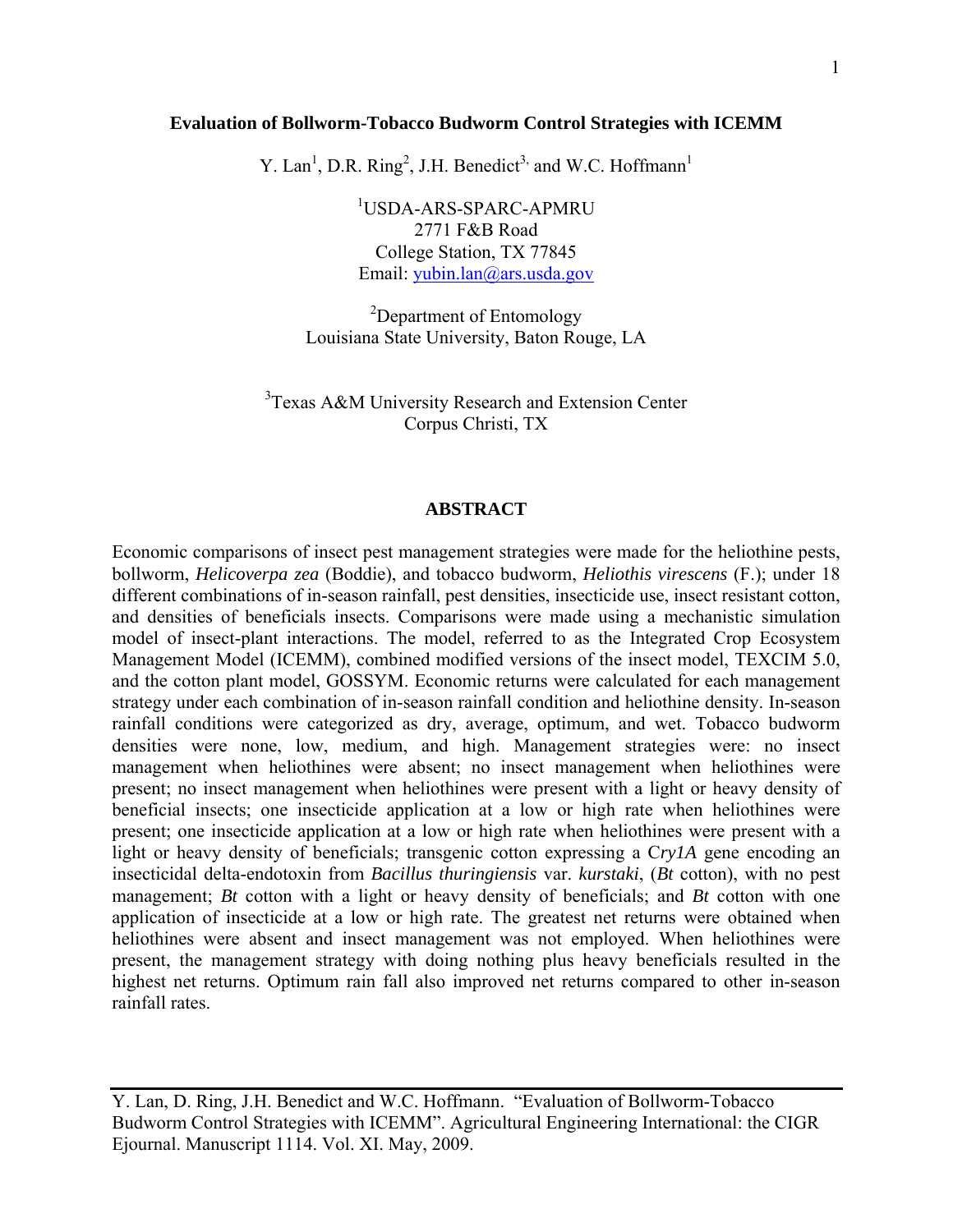# **1. INTRODUCTION**<sup>1</sup>

Several factors have an impact on net returns of cotton, *Gossypium hirsutum* L., injured by bollworm, *Helicoverpa zea* (Boddie), and tobacco budworm, *Heliothis virescens* (F.) (Lepidoptera: Noctuidae). The choice of a management strategy for these insects (subsequently referred to as heliothines) may differ depending on the impact of other factors on net returns. Two factors that strongly influence net returns are in-season rainfall conditions and density of insect pests.

One method of comparing management strategies when utilized under different in-season rainfall conditions and heliothine densities is the use of a simulation model. The Integrated Crop Ecosystem Management Model (ICEMM) is well suited to make such comparisons. Components included in ICEMM are models for soils, cotton plants, and insects (Benedict et al. 1991, Eddleman et al. 1991, Landivar et al. 1991). Also components from GOSSYM (Baker et al. 1983), RHIZOS (Whistler et al. 1982), and TEXCIM (Sterling et al. 1989) are included in ICEMM.

There is a wide array of management strategies that may be used to control heliothines. These include no management when heliothines are absent, no management when heliothines are present, and the application of insecticides at a low or high rate. Dramatically different combinations of strategies become available with the development of cotton genetically engineered to express a C*ry1A* gene encoding a delta-endotoxin from *Bacillus thuringiensis* var. *kurstaki* (*Bt* cotton). These toxins are lethal to heliothines. Moreover, conventional insecticides and beneficial insects may be used in conjunction with *Bt* cotton to suppress insect pest injury.

We report on the comparison of economic returns from heliothine management strategies utilized in dry, average, optimum, and wet in-season rainfall conditions and with different heliothine egg densities. Expected net returns are reported from multiplying economic returns by the joint probability of in-season rainfall conditions and heliothine densities. These expected net returns are what a farmer might expect to receive (net returns) over time modified by the joint probabilities of occurrence of the various states of in-season rainfall and pest densities. This is an economic method to help identify the most likely conditions (states) of nature (i.e., insect pest density and weather). Moreover, it helps identify the insect management strategy(s) that works best to control pest injury and optimize economic (dollar) returns under this condition(s).

The primary objective of this research was to develop biological outcomes, economic returns, and economic analysis for a range of insect management strategies and states of nature using ICEMM, and historical weather and soil data for South Texas. A secondary objective was to briefly present the methods and reasoning used in this analysis.

 $\overline{a}$ 

<sup>&</sup>lt;sup>1</sup> Mention of trademark, vendor, or proprietary product does not constitute a guarantee or warranty of the product by the USDA and does not imply its approval to the exclusion of other products that may also be suitable.

Y. Lan, D. Ring, J.H. Benedict and W.C. Hoffmann. "Evaluation of Bollworm-Tobacco Budworm Control Strategies with ICEMM". Agricultural Engineering International: the CIGR Ejournal. Manuscript 1114. Vol. XI. May, 2009.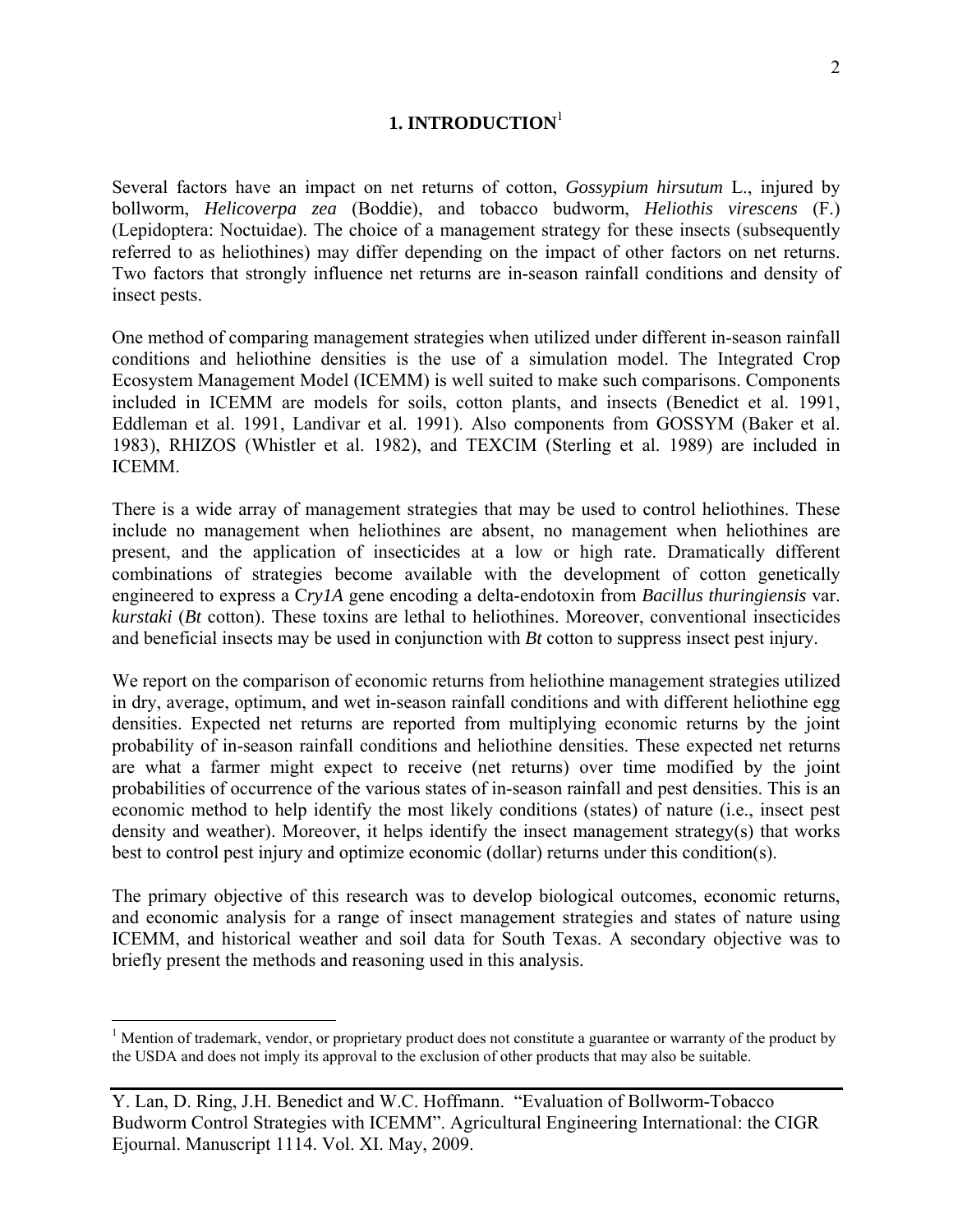## **2. MATERIALS AND METHODS**

Scientists and engineers have been developing simulation models of various crops. Although there are considerable differences in the mathematical structures and the levels of detail and mechanisms in each model, there are also some major similarities. Most models are deterministic, operate on daily time steps and require similar input data for soil, weather and management conditions. The crop model software, COTMAN which was developed by the University of Arkansas Division of Agriculture with major financial support from Cotton Incorporated, uses cotton crop monitoring techniques to summarize crop developmental status, detect stress, and assist with in-season and end-of-season management decisions (COTMAN 2006). Cros et al. (2003) proposed a conceptualized structure and behavior of management related aspects of an agricultural production system. They outlined the specific modeling needs when the decision-making behavior and work process play a central role in the intended study.

## **2.1 ICEMM**

An Integrated Crop Ecosystem Management Model, ICEMM for Windows, was developed and may be used in making management decisions for cotton. Systems simulators such as ICEMM are an integration of a series of mathematical equations derived from basic research data describing physical, biological, or economic processes for soils, plants or insects. Simulation modeling is one way of putting pieces of information about a system back together to analyze how it functions as a whole (Lan et al. 2006). The development of ICEMM capitalizes on the existence of models for cotton, soil, and insects such as the cotton model, GOSSYM (Baker et al. 1983), the soil process model, RHIZOS (Whistler et al. 1982), and the insect pest model, TEXCIM (Sterling et al. 1989). ICEMM runs under Windows in a PC-DOS environment. ICEMM is developed as the development and linkage of the modified version of GOSSYM and TEXCIM. TEXCIM has mechanistic routines for insect population growth and plant injury for bollworm, tobacco budworm, cotton fleahopper, and boll weevil. These insect models were uncoupled from SIMPLECOT, the cotton fruiting model in TEXCIM and linked to the plant model in ICEMM. A menu was developed that allows alteration of default insect pest reproduction, growth, survival, and behavior parameters so that host plant resistant cotton genotypes, that alter insect pest behavior, growth and/or survival, can be modeled.

ICEMM integrates multiple insect pests (cotton fleahopper, boll weevil, bollworm, and tobacco budworm) with GOSSYM, a detailed plant physiology model. Plant stresses due to insects and the environment can be simulated with this model to help the producer and crop consultant in making crop management decisions based on biological and economic outcomes. Densities of insect pests and natural enemies, plant development, soil moisture, soil fertility, weather, and economics information can be entered in the model.

One of the major limitations of other models for cotton management is that they usually consist of a single insect or plant model so that there is no way of forecasting the impact and interactions of single or multiple pests and their natural enemies with a plant growing under changing (daily) environmental conditions. These models tend to focus on insect numbers or injury with no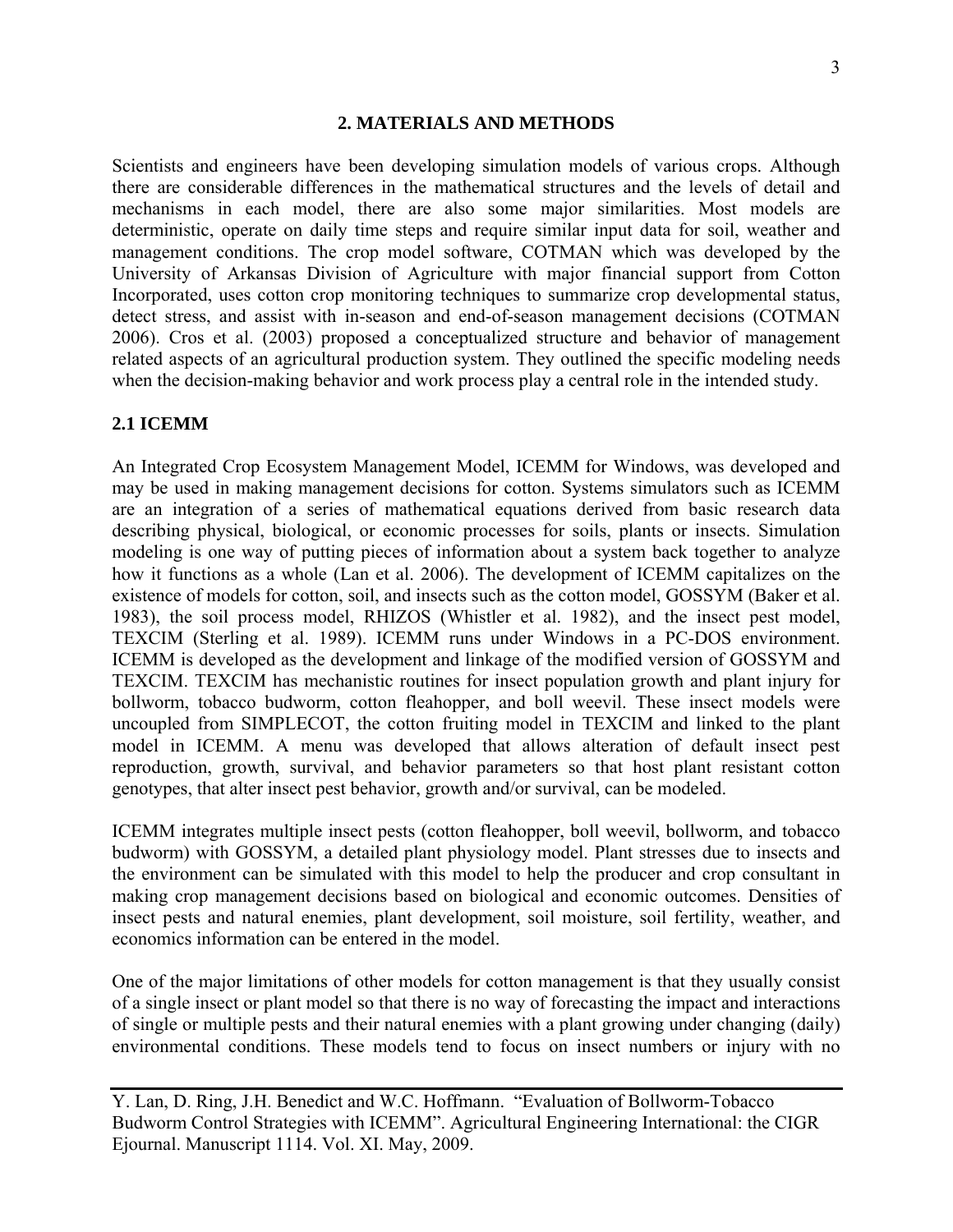interdependence or interaction with the plant, or with other crop management strategies. These models generally lack user friendly features which allow easy entry of data on field counts of insects, weather, soil, economics, and pest control. Also graphic features for easy analysis of costs and benefits of crop management practices are usually absent. ICEMM attempts to overcome these limitations.

The ICEMM Editor includes pests, plant, management, and weather. These data can be changed according to the users' problem. Pest input includes densities of fleahopper, cotton bollworm, tobacco budworm, boll weevil, pink bollworm, white fly, and aphids. Plant input includes cultivar, soils, plant map, and cultural practices. Management input includes insecticides, pest economic threshold, plant resistance, predators, parasites, and agronomic actions. Weather input includes current weather, normal weather, generate normal weather, and a weather file converter. The ICEMM model focused on dryland cotton only.

The integrated crop ecosystem management model was used to estimate yields of cotton grown under different heliothine management strategies. The insect management strategies were: (1) do nothing to control insect pests; (2) do nothing except using beneficials (light) to control insect pests; (3) do nothing except using beneficials (heavy) to control insect pests; (4) use insecticide at a low rate; (5) use insecticide at a low with a light density of beneficials; (6) use insecticide at a low rate with a heavy density of beneficials; (7) use insecticide at a high rate; (8) use insecticide at a high rate of with a light density of beneficials; (9) use insecticide at a high rate with a heavy density of beneficials; (10) use transgenic *Bt* cotton to control insect pests; (11) use transgenic *Bt* cotton and beneficial (light) insects to control insect pests; (12) use transgenic *Bt* cotton and beneficial (heavy) insects to control insect pests; (13) use transgenic *Bt* cotton and insecticide at a low rate; (14) use transgenic *Bt* cotton, beneficials (light), and insecticide at a low rate; (15) use transgenic *Bt* cotton, beneficials (heavy), and insecticide at a low rate; (16) use transgenic *Bt* cotton and insecticide at a high rate; (17) use transgenic *Bt* cotton, beneficials (light), and insecticide at a high rate; and (18) use transgenic *Bt* cotton, beneficials (heavy), and insecticide at a high rate. Simulations also were run without heliothines present as a control. Heliothine densities in eggs/plant were classified as none, low, medium, and high (see Table 1 for egg densities used). Simulations were run using actual weather data from Corpus Christi, Texas during 1980-1993. In-season rainfall was classified as dry,  $\geq$  30 drought days (DD); average,  $\geq 20$  to < 30 DD; optimum,  $\geq 10$  to < 20 DD; and wet < 10 DD. A drought day was defined as a day during the growing season when the cotton plant was unable to obtain moisture from the soil. The number of drought days for each year was calculated as the number of days during the growing season that the water stress index was  $\geq 0.5$  from ICEMM simulations made without heliothines present.

A joint probability matrix was constructed for the expected occurrence of in-season rainfall conditions and expected heliothine densities. The probabilities of in-season rainfall were calculated using the method of Eddleman et al. (1991) and were 4/7 (dry), 1/7 (average), 1/7 (optimum), and 1/7 (wet). Expected heliothine densities were estimated using the averaged opinions of two cotton insect researchers, two cotton insect extension specialists, and one cotton

Y. Lan, D. Ring, J.H. Benedict and W.C. Hoffmann. "Evaluation of Bollworm-Tobacco Budworm Control Strategies with ICEMM". Agricultural Engineering International: the CIGR Ejournal. Manuscript 1114. Vol. XI. May, 2009.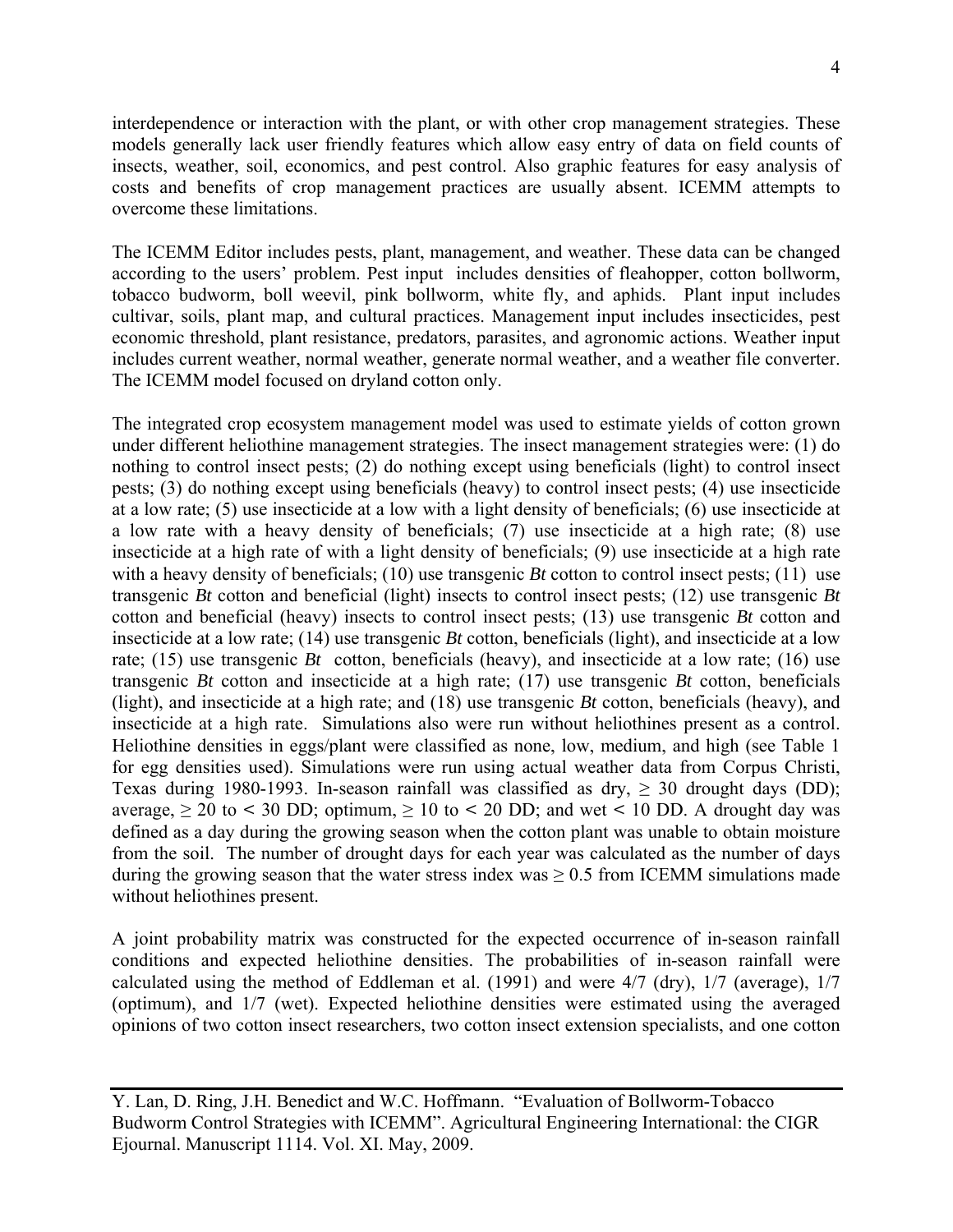insect consultant from the Lower Gulf Coast of Texas. Each person estimated the probability that heliothine densities would be none, low, medium, and high in response to dry, average,

|      |      | Bollworm-tobacco budworm egg density* |        |      |  |  |
|------|------|---------------------------------------|--------|------|--|--|
| Date | None | Low                                   | Medium | High |  |  |
| 5/10 | 0.00 | 0.14                                  | 0.35   | 0.70 |  |  |
| 5/11 | 0.00 | 0.21                                  | 0.53   | 1.05 |  |  |
| 5/12 | 0.00 | 0.28                                  | 0.70   | 1.40 |  |  |
| 5/13 | 0.00 | 0.42                                  | 1.05   | 2.10 |  |  |
| 5/14 | 0.00 | 0.56                                  | 1.40   | 2.80 |  |  |
| 5/15 | 0.00 | 0.70                                  | 1.75   | 3.50 |  |  |
| 5/16 | 0.00 | 0.84                                  | 2.10   | 4.20 |  |  |
| 5/17 | 0.00 | 0.70                                  | 1.75   | 3.50 |  |  |
| 5/18 | 0.00 | 0.56                                  | 1.40   | 2.80 |  |  |
| 5/19 | 0.00 | 0.42                                  | 1.05   | 2.10 |  |  |
| 5/20 | 0.00 | 0.28                                  | 0.70   | 1.40 |  |  |
| 5/21 | 0.00 | 0.21                                  | 0.53   | 1.05 |  |  |
| 5/22 | 0.00 | 0.14                                  | 0.35   | 0.70 |  |  |

Table 1. The densities of bollworm-tobacco budworm eggs used in simulations.

\* Number of eggs/plant.

optimum, and wet in-season rainfall years. Averages of the opinions for the combination of each heliothine density and in-season rainfall condition were calculated (Table 2). The joint probabilities of in-season rainfall conditions and heliothine densities were determined by multiplying the values in Table 2 by the probabilities of in-season rainfall reported above (Table 3). This provides a measure of the effect of risk on net returns over time and helps identify the optimum insect management strategy(s) (See above comments). Economists speak of the expected net returns as being the net returns under risk of different states of nature. Cost/benefit analysis was performed on each management strategy under the 16 possible combinations of in-season rainfall and bollworm-tobacco budworm density. The cost values were based on the market prices in 1995. The market value used was \$0.70/lb for lint and \$0.0575/lb for seed. Costs were estimated at \$0.80/lb for non-transgenic planting seed, \$2.30/lb for transgenic *Bt* planting seed, and \$4.75/ac for scouting (insect pest consulting). Insecticide costs were \$8.50/ac (low rate) and \$12.50/ac (high rate) including insecticide and application costs. These market values and costs were representative of values from dry land cotton production in the Lower Gulf Coast of Texas (Texas Agricultural Extension Service 1994), Table 4. The price of transgenic *Bt* planting seed is unknown and was estimated by cotton experts. Net returns for each management strategy were calculated using the formula: net return = (yield of lint \* lint price) + (cottonseed weight \* cottonseed price) – (costs of planting seed, scouting, insecticide, ginning, and harvesting). Expected net returns under risk were calculated by multiplying net returns by the joint probabilities of in-season rainfall conditions and expected heliothine densities.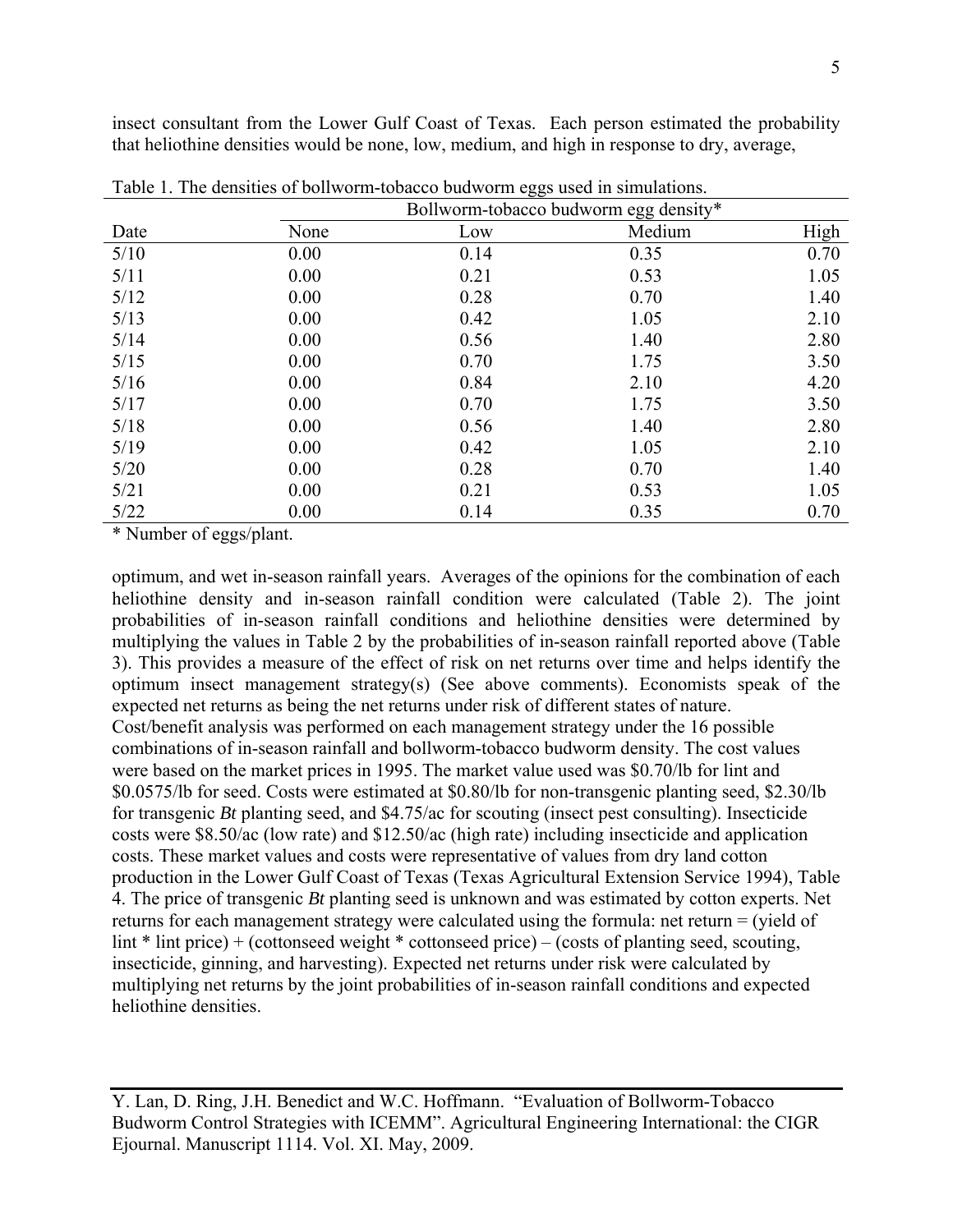The payoff matrix for yields in lbs/acre using different management strategies under combinations of in-season rainfall conditions and heliothine densities is presented in Table 5. The probability of occurrence of each in-season rainfall condition and heliothine density was assumed to be one in the payoff matrix. The payoff matrix for net returns in \$/acre using

|                                 | Bollworm-tobacco budworm egg density |       |        |       |  |  |
|---------------------------------|--------------------------------------|-------|--------|-------|--|--|
| In-season<br>rainfall condition | None                                 | Low   | Medium | High  |  |  |
| Dry                             | 0.500                                | 0.283 | 0.133  | 0.084 |  |  |
| Average                         | 0.167                                | 0.400 | 0.333  | 0.100 |  |  |
| Optimum                         | 0.117                                | 0.383 | 0.367  | 0.133 |  |  |
| Extra wet                       | 0.100                                | 0.183 | 0.583  | 0.134 |  |  |

Table 2. The probability of a given level of bollworm-tobacco egg density based on expert opinions.

Table 3. The joint probability for the occurrence of different combinations of in-season rainfall conditions and bollworm-tobacco budworm egg density.

|                                 |       | Bollworm-tobacco budworm egg density |        |       |  |  |  |
|---------------------------------|-------|--------------------------------------|--------|-------|--|--|--|
| In-season<br>rainfall condition | None  | Low                                  | Medium | High  |  |  |  |
| Dry                             | 0.286 | 0.162                                | 0.076  | 0.048 |  |  |  |
| Average                         | 0.024 | 0.057                                | 0.048  | 0.014 |  |  |  |
| Optimum                         | 0.017 | 0.054                                | 0.053  | 0.019 |  |  |  |
| Extra wet                       | 0.014 | 0.026                                | 0.083  | 0.019 |  |  |  |

Table 4. Assumed price and production costs of cotton, Texas Coastal Bend Region, 1995.

| Variable                                   | \$ Value/Cost |
|--------------------------------------------|---------------|
| Lint price $(\frac{8}{lb})$                | 0.70          |
| Cotton seed $(\frac{8}{lb})$               | 0.0575        |
| Deficiency pmt. cotton                     | 26.00         |
| Seed price $(Bt \frac{f}{g}$ /lb)          | 2.30          |
| Seed price (non- <i>Bt</i> $\frac{f}{d}$ ) | 0.80          |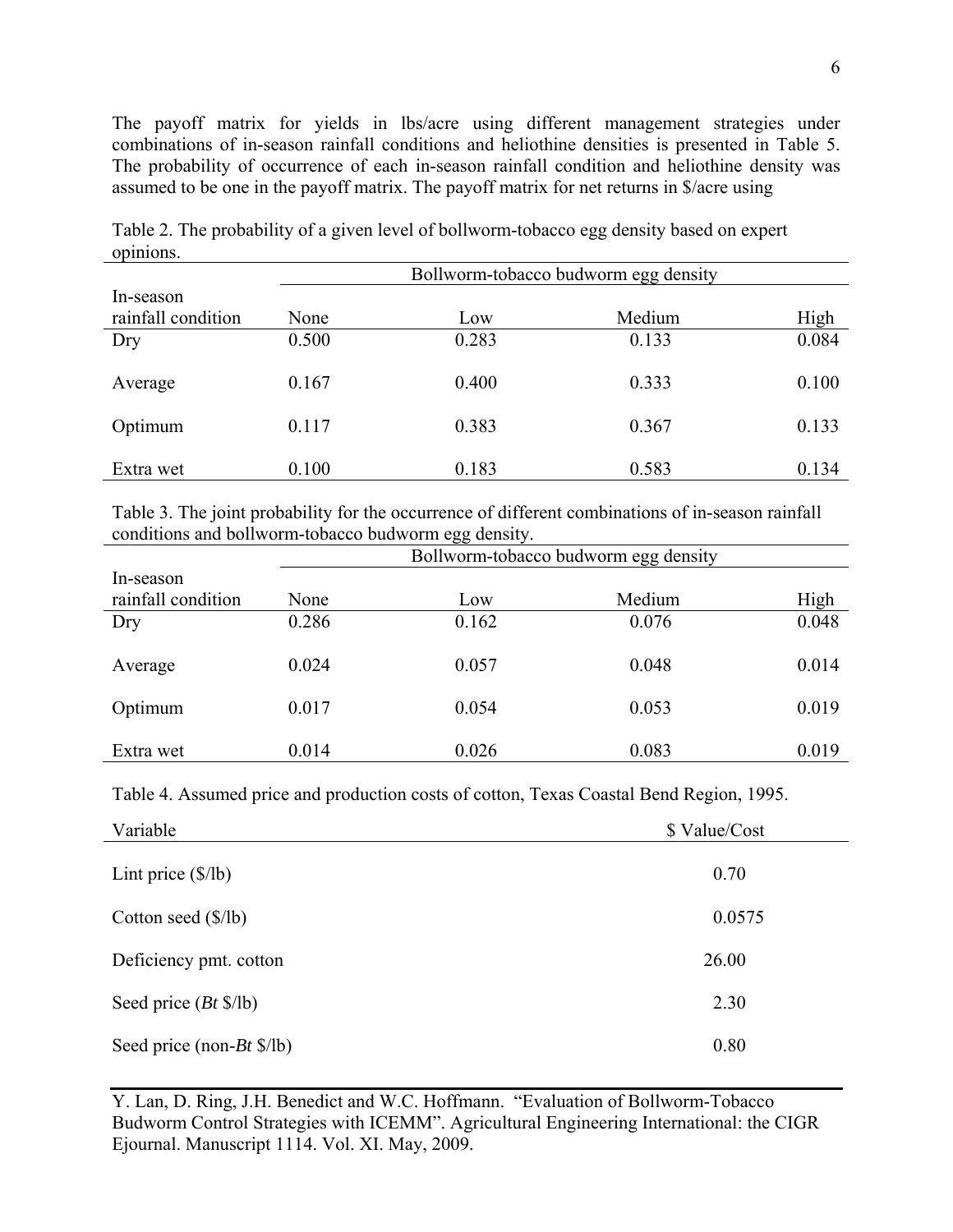| Cost per treatment for insect (low rate of insecticide)                                       | 8.50  |  |
|-----------------------------------------------------------------------------------------------|-------|--|
| Control, including cost of insecticide and applications (\$/ac)<br>(high rate of insecticide) | 12.50 |  |
| Ginning = $0.075 *$ lint                                                                      |       |  |
| Pick and Module 0.09                                                                          | 0.09  |  |
| Fertilizer 17.74 (3-4)=21.00                                                                  | 21.00 |  |
| Herbicide PRE-EM                                                                              | 9.62  |  |
| Caparol                                                                                       | 7.80  |  |
| Scouting                                                                                      | 4.75  |  |
| Fuel and Lube-Machinery                                                                       | 11.24 |  |
| Repairs-Machinery                                                                             | 3.48  |  |
| Labor-Machinery                                                                               | 10.67 |  |
| Defoliants and application                                                                    | 10.38 |  |
| Machinery and Equipment                                                                       | 42.72 |  |
| Land                                                                                          | 39.40 |  |

Table 5. Yields (lbs/acre) (pay-off matrix) using different management strategies under combinations of in-season rainfall conditions and bollworm-tobacco budworm egg densities.

|                        | Bollworm-tobacco budworm egg density |         |         |         |         |  |  |
|------------------------|--------------------------------------|---------|---------|---------|---------|--|--|
| Strategy               | Rainfall condition                   | None    | Low     | Medium  | High    |  |  |
| 1. Do nothing          | Dry                                  | 415.09  | 360.94  | 266.20  | 122.55  |  |  |
| No beneficials         | Average                              | 677.86  | 660.76  | 571.93  | 281.11  |  |  |
|                        | Optimum                              | 1095.66 | 1070.55 | 866.48  | 425.95  |  |  |
|                        | Wet                                  | 779.39  | 649.50  | 505.90  | 262.32  |  |  |
| 2. Do nothing          | Dry                                  | 415.09  | 393.84  | 377.26  | 347.55  |  |  |
| $+$ benficials (light) | Average                              | 677.86  | 348.28  | 633.62  | 626.80  |  |  |
|                        | Optimum                              | 1095.66 | 1042.06 | 1030.72 | 1032.51 |  |  |
|                        | Wet                                  | 779.39  | 777.87  | 776.80  | 771.33  |  |  |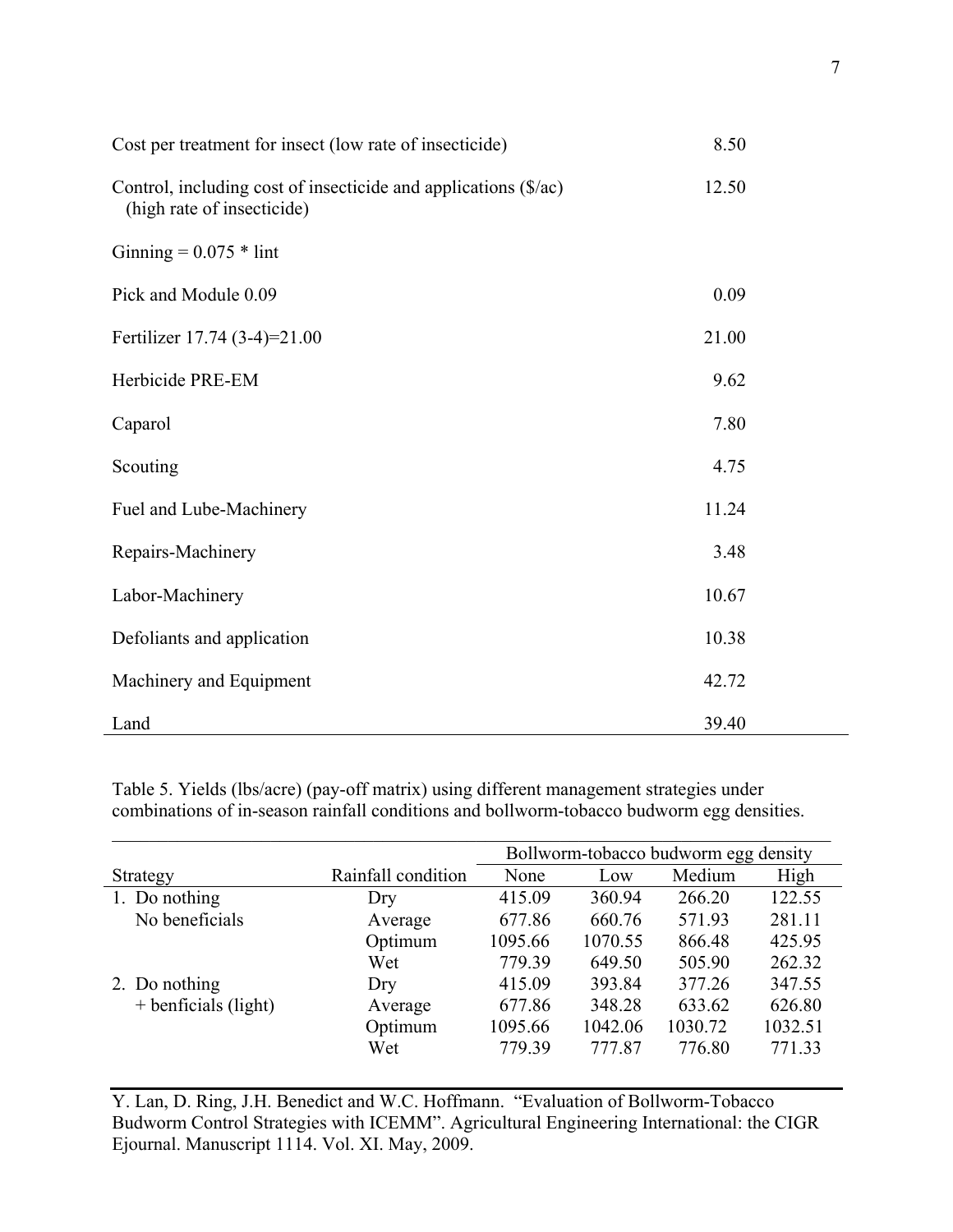| 3. Do nothing            | Dry     | 415.09  | 408.17  | 401.29  | 404.67  |
|--------------------------|---------|---------|---------|---------|---------|
| + beneficials (heavy)    | Average | 677.86  | 668.41  | 643.32  | 658.16  |
|                          | Optimum | 1095.66 | 1073.75 | 1036.76 | 1076.39 |
|                          | Wet     | 779.39  | 777.87  | 776.80  | 771.33  |
| 4. Use insecticide       | Dry     | 415.09  | 395.35  | 334.30  | 243.77  |
| $\omega$ low rate        | Average | 677.86  | 648.48  | 625.64  | 566.27  |
| No beneficials           | Optimum | 1095.66 | 1074.69 | 1054.54 | 847.65  |
|                          | Wet     | 779.39  | 764.05  | 649.71  | 520.05  |
| 5. Use insecticide       | Dry     | 415.09  | 397.18  | 384.94  | 366.45  |
| $\omega$ low rate        | Average | 677.86  | 661.86  | 636.82  | 639.93  |
| + beneficials (light)    | Optimum | 1095.66 | 1036.28 | 1031.97 | 1029.31 |
|                          | Wet     | 779.39  | 770.42  | 465.92  | 687.55  |
| 6. Use insecticide       | Dry     | 415.09  | 421.72  | 407.84  | 395.04  |
| $\omega$ low rate        | Average | 677.86  | 648.48  | 664.21  | 645.33  |
| + beneficials (heavy)    | Optimum | 1095.66 | 1070.97 | 1057.36 | 1079.41 |
|                          | Wet     | 779.39  | 775.30  | 773.33  | 771.84  |
| 7. Use insecticide       | Dry     | 415.09  | 396.92  | 348.79  | 274.99  |
| @high rate               | Average | 677.86  | 646.41  | 631.85  | 597.42  |
| No beneficials           | Optimum | 1095.66 | 1061.98 | 1035.69 | 932.19  |
|                          | Wet     | 779.39  | 768.06  | 659.79  | 577.49  |
| 8. Use insecticide       | Dry     | 415.09  | 399.64  | 390.67  | 376.59  |
| @high rate               | Average | 677.86  | 655.76  | 642.57  | 634.81  |
| + beneficials (light)    | Optimum | 1095.66 | 1042.61 | 1042.51 | 1024.28 |
|                          | Wet     | 779.39  | 764.79  | 767.97  | 758.18  |
| 9. Use insecticide       | Dry     | 415.09  | 421.99  | 415.26  | 403.21  |
| @high rate               | Average | 677.86  | 673.81  | 650.54  | 642.97  |
| + beneficials (heavy)    | Optimum | 1095.66 | 1064.11 | 1060.73 | 1039.57 |
|                          | Wet     | 779.39  | 778.92  | 777.83  | 773.96  |
| 10. Use <i>Bt</i> cotton | Dry     | 415.09  | 408.00  | 403.05  | 387.48  |
| No beneficials           | Average | 677.86  | 663.67  | 643.65  | 650.18  |
|                          | Optimum | 1095.66 | 1041.93 | 1088.51 | 1081.81 |
|                          | Wet     | 779.39  | 772.58  | 768.53  | 742.98  |
| 11. Use <i>Bt cotton</i> | Dry     | 415.09  | 405.38  | 398.57  | 387.51  |
| + beneficials (light)    | Average | 677.86  | 665.31  | 646.06  | 637.52  |
|                          | Optimum | 1095.66 | 1039.76 | 1040.65 | 1087.03 |
|                          | Wet     | 779.39  | 781.16  | 772.42  | 766.85  |
| 12. Use Bt cotton        | Dry     | 415.09  | 413.14  | 410.54  | 410.25  |
| + beneficials (heavy)    | Average | 677.86  | 678.48  | 680.52  | 647.69  |
|                          | Optimum | 1095.66 | 1041.93 | 1088.51 | 1081.84 |
|                          | Wet     | 779.39  | 779.46  | 777.14  | 777.83  |
| 13. Use <i>Bt</i> cotton | Dry     | 415.09  | 404.88  | 400.24  | 387.08  |
| $+$ insecticide          | Average | 677.86  | 649.06  | 604.20  | 607.01  |
| @ low rate               | Optimum | 1095.66 | 1038.43 | 1087.04 | 1088.06 |
|                          |         |         |         |         |         |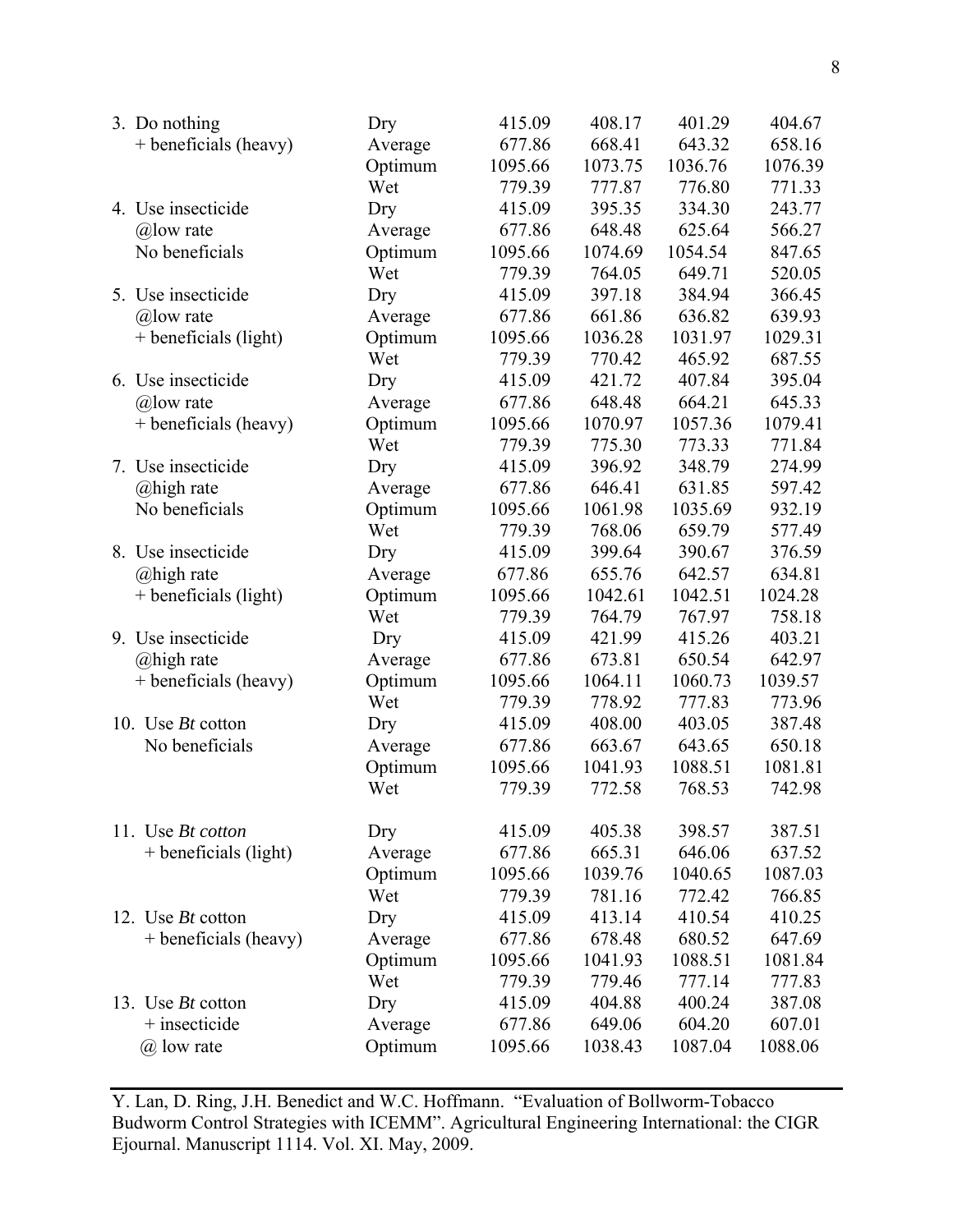|                          | Wet     | 779.39  | 776.80  | 777.27  | 765.15  |
|--------------------------|---------|---------|---------|---------|---------|
| 14. Use <i>Bt</i> cotton | Dry     | 415.09  | 405.34  | 400.56  | 393.00  |
| $+$ beneficials          | Average | 677.86  | 669.13  | 654.81  | 645.66  |
| $+$ insecticide          | Optimum | 1095.66 | 1040.06 | 1039.56 | 1040.41 |
| $(a)$ low rate (light)   | Wet     | 779.39  | 777.31  | 771.29  | 765.55  |
| 15. Use <i>Bt</i> cotton | Dry     | 415.09  | 411.36  | 412.00  | 403.27  |
| + beneficials            | Average | 677.86  | 674.50  | 657.10  | 640.94  |
| $+$ insecticide          | Optimum | 1095.66 | 1040.93 | 1040.10 | 1040.50 |
| @low rate (heavy)        | Wet     | 779.39  | 778.91  | 777.34  | 771.07  |
| 16. Use <i>Bt</i> cotton | Dry     | 415.09  | 405.24  | 405.37  | 386.77  |
| $+$ insecticide          | Average | 677.86  | 649.64  | 660.91  | 645.75  |
| @high rate               | Optimum | 1095.66 | 1039.76 | 1040.65 | 1087.03 |
|                          | Wet     | 779.39  | 777.71  | 771.18  | 769.64  |
| 17. Use <i>Bt</i> cotton | Dry     | 415.09  | 408.17  | 402.39  | 402.11  |
| $+$ beneficials          | Average | 677.86  | 675.28  | 648.86  | 640.29  |
| $+$ insecticide          | Optimum | 1095.66 | 1042.09 | 1040.37 | 1038.06 |
| @high rate (light)       | Wet     | 779.39  | 777.68  | 776.52  | 769.86  |
| 18. Use Bt cotton        | Dry     | 415.09  | 407.51  | 411.41  | 410.03  |
| $+$ beneficials          | Average | 677.86  | 679.30  | 680.80  | 674.89  |
| $+$ insecticide          | Optimum | 1095.66 | 1035.55 | 1035.87 | 1041.28 |
| @high rate (heavy)       | Wet     | 779.39  | 779.50  | 779.18  | 778.92  |

different management strategies under combinations of in-season rainfall conditions and heliothine densities is presented in Table 6.

Simple numerical comparisons were made among management strategies to determine the strategy that tended to provide the greatest net return under different in-season rainfall conditions and heliothine densities (i.e., states of nature).

## **3. RESULTS AND DISCUSSION**

 As expected the greatest net returns in the absence of heliothines were realized by employing no management strategy under all in-season rainfall conditions (Table 6). The lowest net returns in the absence of heliothines were realized by employing *Bt* cotton under the dry weather conditions. The cost for the strategy of insecticide application in the absence of heliothines, was only the cost of scouting because insecticides were not applied. For non-*Bt* cotton, the strategy resulting in the greatest net returns in the presence of heliothines was cotton plus heavy beneficials under dry, average, optimum, and wet rainfall conditions and low and high heliothine densities. For *Bt* cotton, the strategy resulting in the greatest net returns in the presence of heliothines was *Bt* cotton plus heavy beneficials under dry, average, optimum, and wet rainfall conditions and low, medium, or heavy heliothine densities.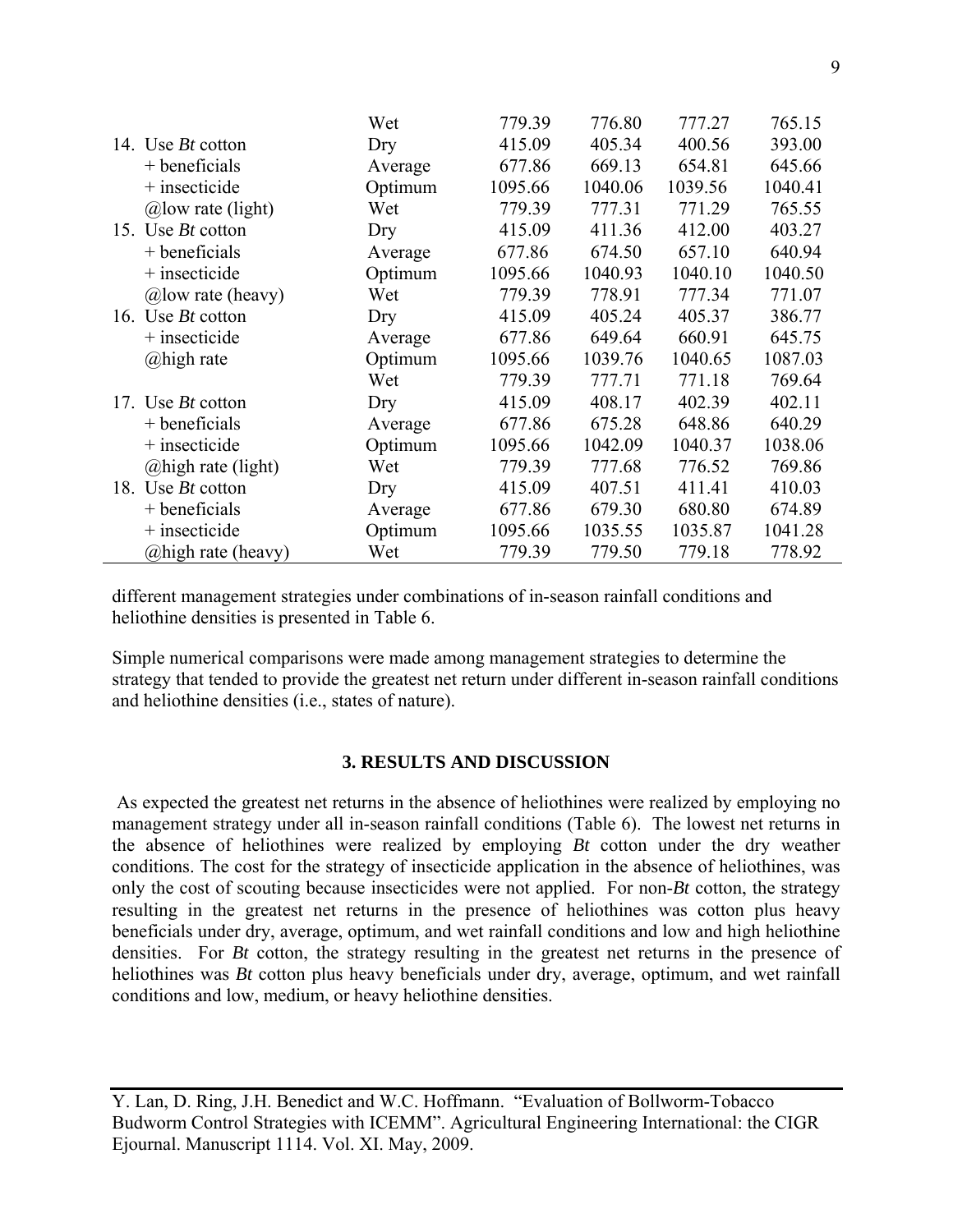| comomations of in-season fannan conditions and conworm-toodeco oddworm egg densities. |                    |        |        |        |          |
|---------------------------------------------------------------------------------------|--------------------|--------|--------|--------|----------|
| Bollworm-tobacco budworm egg density                                                  |                    |        |        |        |          |
| Strategy                                                                              | Rainfall condition | None   | Low    | Medium | High     |
| 1. Do nothing                                                                         | Dry                | 103.17 | 68.91  | 8.95   | $-81.97$ |
| No beneficial                                                                         | Average            | 269.49 | 258.67 | 202.44 | 18.39    |
|                                                                                       | Optimum            | 533.92 | 518.03 | 388.87 | 110.05   |
|                                                                                       | Wet                | 333.75 | 251.54 | 160.65 | 6.49     |
| 2. Do nothing                                                                         | Dry                | 103.17 | 89.73  | 79.24  | 60.43    |
| + benficials (light)                                                                  | Average            | 269.49 | 250.77 | 241.48 | 237.18   |
|                                                                                       | Optimum            | 533.92 | 500.00 | 492.82 | 493.95   |
|                                                                                       | Wet                | 333.75 | 326.55 | 313.28 | 244.50   |
| 3. Do nothing                                                                         | Dry                | 103.17 | 98.88  | 94.45  | 96.59    |
| + beneficials (heavy)                                                                 | Average            | 269.49 | 263.51 | 247.63 | 257.02   |
|                                                                                       | Optimum            | 533.92 | 520.05 | 496.64 | 521.72   |
|                                                                                       | Wet                | 333.75 | 332.66 | 332.11 | 328.65   |
| 4. Use insecticide                                                                    | Dry                | 103.17 | 82.19  | 43.55  | $-13.75$ |
| $(a)$ low rate                                                                        | Average            | 269.49 | 242.40 | 227.94 | 190.37   |
| No beneficials                                                                        | Optimum            | 533.92 | 512.15 | 499.39 | 368.45   |
|                                                                                       | Wet                | 333.75 | 315.54 | 243.17 | 161.11   |
| 5. Use insecticide                                                                    | Dry                | 103.17 | 83.86  | 75.60  | 63.90    |
| $\omega$ low rate                                                                     | Average            | 269.49 | 250.86 | 235.02 | 236.99   |
| + beneficials (light)                                                                 | Optimum            | 533.92 | 487.84 | 485.11 | 483.43   |
|                                                                                       | Wet                | 333.75 | 319.57 | 316.72 | 267.12   |
| 6. Use insecticide                                                                    | Dry                | 103.17 | 98.87  | 90.10  | 81.99    |
| $\omega$ low rate                                                                     | Average            | 269.49 | 242.40 | 253.35 | 240.40   |
| + beneficials (heavy)                                                                 | Optimum            | 533.92 | 509.79 | 501.18 | 513.13   |
|                                                                                       | Wet                | 333.75 | 322.66 | 321.41 | 320.47   |
| 7. Use insecticide                                                                    | Dry                | 103.97 | 79.58  | 49.12  | 2.41     |
| @ high rate                                                                           | Average            | 269.49 | 237.48 | 228.27 | 204.58   |
| No beneficial                                                                         | Optimum            | 533.92 | 500.50 | 483.86 | 418.36   |
|                                                                                       | Wet                | 333.75 | 314.48 | 245.96 | 193.87   |
| 8. Use insecticide                                                                    | Dry                | 103.17 | 81.30  | 75.63  | 66.72    |
| @ high rate                                                                           | Average            | 269.49 | 243.40 | 235.05 | 230.14   |
| + beneficials (light)                                                                 | Optimum            | 533.92 | 488.24 | 488.18 | 476.64   |
|                                                                                       | Wet                | 333.75 | 312.41 | 314.42 | 308.32   |
| 9. Use insecticide                                                                    | Dry                | 103.17 | 95.45  | 91.19  | 83.57    |
| @ high rate                                                                           | Average            | 269.49 | 254.83 | 240.10 | 235.31   |
| + beneficials (heavy)                                                                 | Optimum            | 533.92 | 501.85 | 499.71 | 486.32   |
|                                                                                       | Wet                | 333.75 | 321.35 | 320.66 | 318.21   |
| 10. Use <i>Bt</i> cotton                                                              | Dry                | 73.17  | 68.69  | 65.56  | 55.71    |
| No beneficials                                                                        | Average            | 239.49 | 230.51 | 217.84 | 221.97   |
|                                                                                       | Optimum            | 503.92 | 469.91 | 499.39 | 495.17   |

Table 6. Net returns (\$/acre) (pay-off matrix) using different management strategies under combinations of in-season rainfall conditions and bollworm-tobacco budworm egg densities.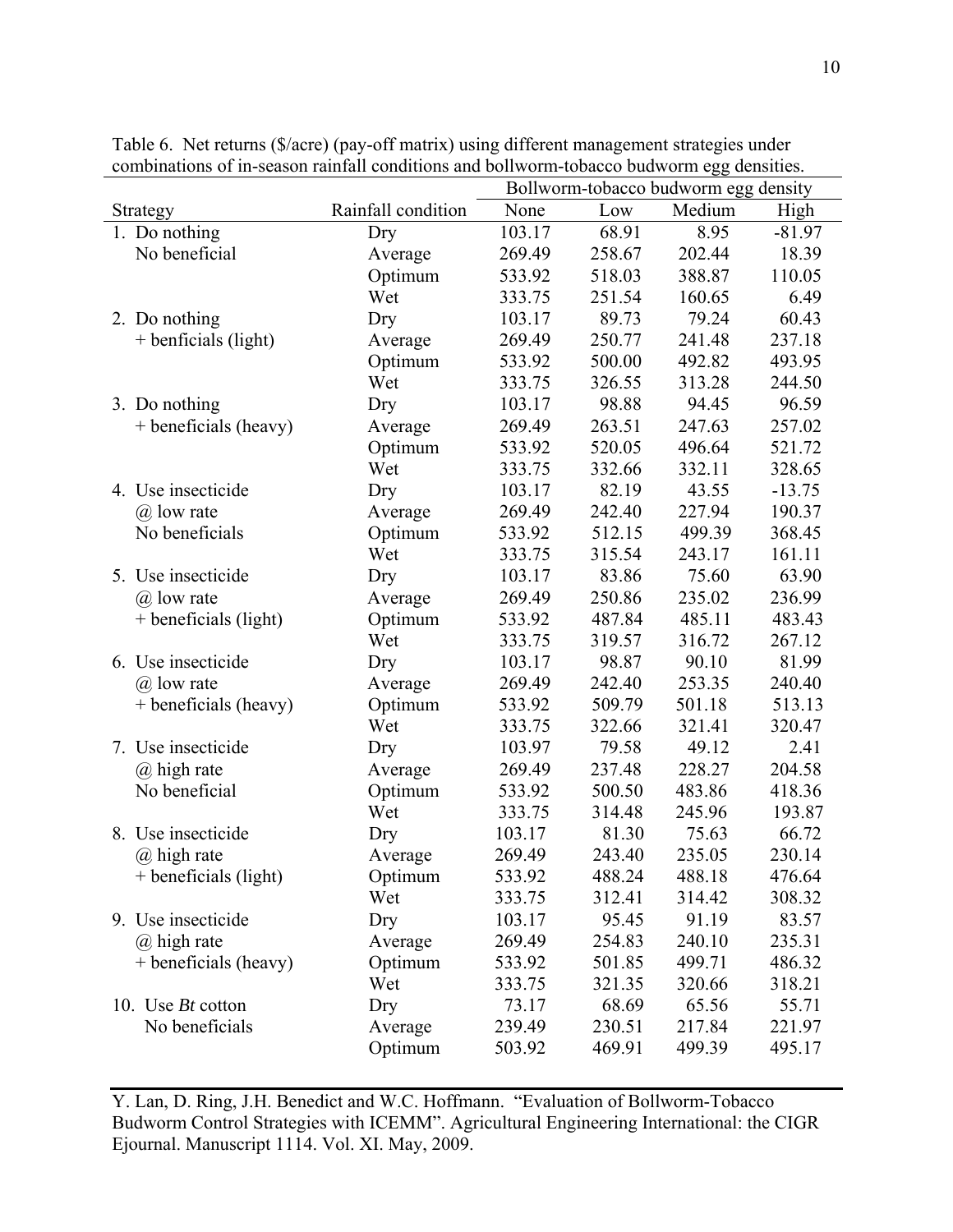|                          | Wet     | 303.75 | 299.44 | 296.87 | 280.71 |
|--------------------------|---------|--------|--------|--------|--------|
| 11. Use <i>Bt</i> cotton | Dry     | 73.17  | 67.04  | 62.73  | 55.73  |
| + beneficial (light)     | Average | 239.49 | 231.55 | 219.36 | 213.96 |
|                          | Optimum | 503.92 | 469.15 | 464.92 | 464.84 |
|                          | Wet     | 303.75 | 304.87 | 299.34 | 295.81 |
| 12. Use <i>Bt</i> cotton | Dry     | 73.17  | 71.95  | 70.31  | 70.12  |
| + beneficials (heavy)    | Average | 239.49 | 239.91 | 241.18 | 237.48 |
|                          | Optimum | 503.92 | 469.91 | 499.39 | 495.17 |
|                          | Wet     | 303.75 | 303.79 | 302.32 | 302.44 |
| 13. Use <i>Bt</i> cotton | Dry     | 73.17  | 58.22  | 55.28  | 46.95  |
| + insecticide            | Average | 239.49 | 212.76 | 184.37 | 186.15 |
| $(a)$ low rate           | Optimum | 503.92 | 459.20 | 489.96 | 490.61 |
|                          | Wet     | 303.75 | 293.61 | 293.91 | 286.24 |
| 14. Use Bt cotton        | Dry     | 73.17  | 58.51  | 55.49  | 50.70  |
| + beneficials            | Average | 239.49 | 225.46 | 216.40 | 210.61 |
| + insecticide (light)    | Optimum | 503.92 | 460.21 | 459.91 | 460.45 |
| $(a)$ low rate           | Wet     | 303.75 | 293.93 | 289.96 | 286.48 |
| 15. Use <i>Bt</i> cotton | Dry     | 73.17  | 62.32  | 62.73  | 57.20  |
| $+$ beneficials          | Average | 239.49 | 228.87 | 217.85 | 207.62 |
| + insecticide            | Optimum | 503.92 | 460.78 | 460.25 | 460.50 |
| @ low rate (heavy)       | Wet     | 303.75 | 294.95 | 293.95 | 289.98 |
| 16. Use <i>Bt</i> cotton | Dry     | 73.17  | 54.85  | 54.93  | 43.16  |
| $+$ insecticide          | Average | 239.49 | 209.53 | 219.66 | 207.07 |
| @ high rate              | Optimum | 503.92 | 456.44 | 457.00 | 486.36 |
|                          | Wet     | 303.75 | 290.58 | 286.45 | 285.48 |
| 17. Use Bt cotton        | Dry     | 73.17  | 56.70  | 53.05  | 52.86  |
| $+$ beneficials          | Average | 239.49 | 225.76 | 209.04 | 203.61 |
| + insecticide            | Optimum | 503.92 | 457.91 | 456.83 | 455.36 |
| $(a)$ high rate (light)  | Wet     | 303.75 | 290.57 | 289.83 | 285.62 |
| 18. Use <i>Bt</i> cotton | Dry     | 73.17  | 56.29  | 58.75  | 57.88  |
| + beneficials            | Average | 239.49 | 228.30 | 229.25 | 225.51 |
| + insecticide            | Optimum | 503.92 | 453.77 | 453.98 | 457.40 |
| @ high rate (heavy)      | Wet     | 303.75 | 291.72 | 291.51 | 291.35 |
|                          |         |        |        |        |        |

The use of transgenic *Bt* cotton resulted in the highest net returns with a low heliothine density during dry years (\$71.95/acre), average years (\$239.91/acre), optimum year (\$469.91/acre), and wet years (\$303.79/acre); with a medium heliothine density during dry years (\$70.31/acre), average years (\$241.18/acre), optimum year (\$499.39/acre), and wet years (\$302.32/acre); with a high heliothine density during dry years (\$70.12/acre), average years (\$237.48/acre), optimum year (\$495.17/acre), and wet years (\$302.44/acre).

The net return under risk (called expected net return by economists) is determined by multiplying the probability of that risk occurring (See Methods) in this case the state of weather times the net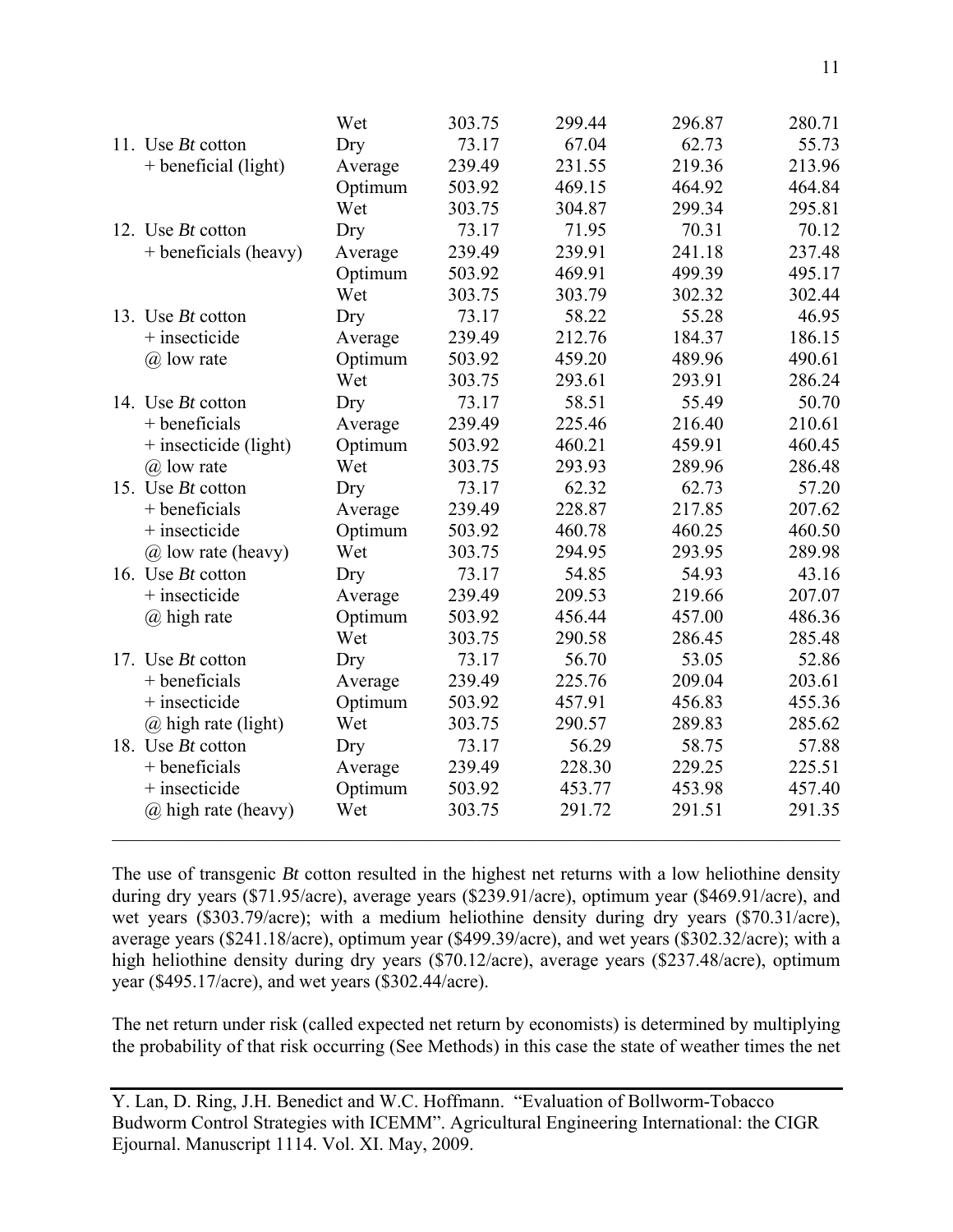return for the particular states of nature (Table 7). The highest average net returns during all years occurred under the strategy of no insecticide applications with heavy beneficials. The lowest net returns were obtained from the strategy of no management when heliothine densities were present.

Similar results were obtained when comparing management strategies under different heliothine densities over all in-season rainfall conditions. No insecticide applications with heavy beneficials resulted in the highest average net returns during all years. The lowest net returns were obtained from the strategy of no management when heliothine densities were present.

|                       | Rainfall  |       |       | Bollworm-tobacco budworm egg density |         |
|-----------------------|-----------|-------|-------|--------------------------------------|---------|
| Strategy              | condition | None  | Low   | Medium                               | High    |
| 1. Do nothing         | Dry       | 29.51 | 11.16 | 0.68                                 | $-3.93$ |
| No beneficials        | Average   | 6.47  | 14.74 | 9.72                                 | 0.26    |
|                       | Optimum   | 9.08  | 27.97 | 20.61                                | 2.09    |
|                       | Wet       | 4.67  | 6.54  | 13.33                                | 0.012   |
| 2. Do nothing         | Dry       | 29.51 | 14.54 | 6.02                                 | 2.90    |
| + beneficials (light) | Average   | 6.47  | 14.29 | 11.59                                | 3.32    |
|                       | Optimum   | 9.08  | 27.00 | 26.12                                | 9.39    |
|                       | Wet       | 4.67  | 8.49  | 26.00                                | 4.65    |
| 3. Do nothing         | Dry       | 29.51 | 16.01 | 7.18                                 | 4.64    |
| + beneficials (heavy) | Average   | 6.47  | 15.02 | 11.89                                | 3.60    |
|                       | Optimum   | 9.08  | 28.08 | 26.32                                | 9.91    |
|                       | Wet       | 4.67  | 8.65  | 27.57                                | 6.24    |
| 4. Use insecticide    | Dry       | 29.51 | 13.31 | 3.31                                 | $-0.66$ |
| $(a)$ low rate        | Average   | 6.47  | 13.82 | 10.94                                | 2.67    |
| No beneficials        | Optimum   | 9.08  | 27.66 | 26.47                                | 7.00    |
|                       | Wet       | 4.67  | 8.20  | 20.18                                | 3.06    |
| 5. Use insecticide    | Dry       | 29.51 | 13.50 | 5.75                                 | 3.07    |
| @ low rate            | Average   | 6.47  | 14.30 | 11.28                                | 3.32    |
| + beneficials         | Optimum   | 9.08  | 26.34 | 25.71                                | 9.19    |
|                       | Wet       | 4.67  | 8.31  | 26.29                                | 5.08    |
| 6. Use insecticide    | Dry       | 29.51 | 16.02 | 6.85                                 | 3.94    |
| $(a)$ low rate        | Average   | 6.47  | 13.82 | 12.11                                | 3.37    |
| $+$ beneficials       | Optimum   | 9.08  | 27.53 | 26.56                                | 9.79    |
|                       | Wet       | 4.67  | 8.39  | 26.68                                | 6.09    |
| 7. Use insecticide    | Dry       | 29.51 | 12.89 | 3.73                                 | 0.12    |
| @ high rate           | Average   | 6.47  | 13.54 | 10.96                                | 2.86    |
| No beneficials        | Optimum   | 9.08  | 27.03 | 25.64                                | 7.95    |
|                       | Wet       | 4.67  | 8.18  | 20.41                                | 3.68    |
| 8. Use insecticide    | Dry       | 29.51 | 13.17 | 5.75                                 | 3.20    |

Table 7. Expected net returns using different management strategies under combinations of inseason rainfall conditions and bollworm-tobacco budworm egg densities.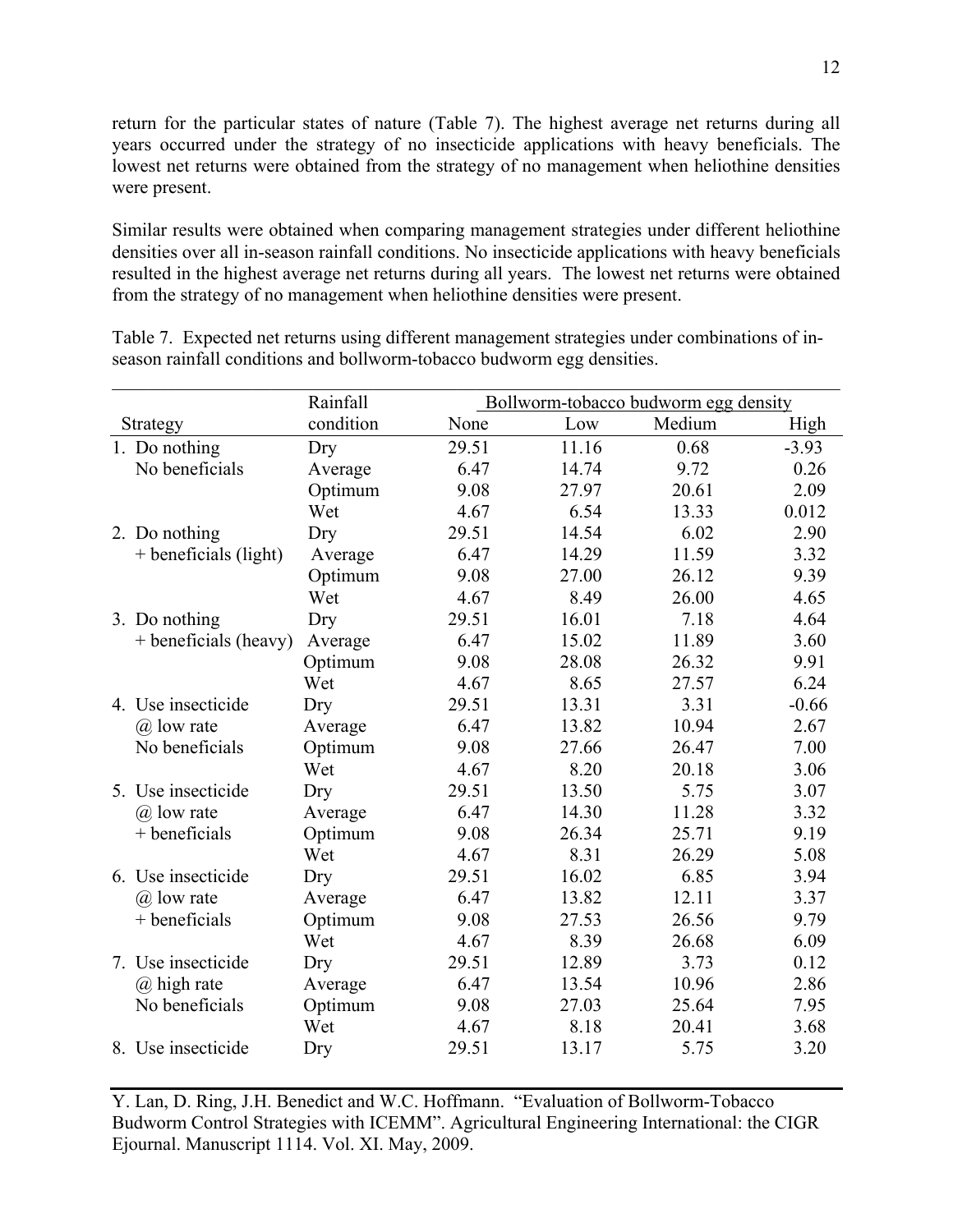| @ high rate              | Average | 6.47  | 13.87 | 11.28 | 3.22 |
|--------------------------|---------|-------|-------|-------|------|
| + beneficials            | Optimum | 9.08  | 26.36 | 25.87 | 9.06 |
|                          | Wet     | 4.67  | 8.12  | 26.10 | 5.86 |
| 9. Use insecticide       | Dry     | 29.51 | 15.46 | 6.93  | 4.01 |
| @ high rate              | Average | 6.47  | 14.53 | 11.52 | 3.29 |
| + beneficials            | Optimum | 9.08  | 27.10 | 26.48 | 9.24 |
|                          | Wet     | 4.67  | 8.36  | 26.61 | 6.05 |
| 10. Use <i>Bt</i> cotton | Dry     | 20.93 | 11.13 | 4.98  | 2.67 |
| No beneficials           | Average | 5.75  | 13.14 | 10.46 | 3.11 |
|                          | Optimum | 8.57  | 25.38 | 26.47 | 9.41 |
|                          | Wet     | 4.25  | 7.79  | 24.64 | 5.33 |
| 11. Use <i>Bt</i> cotton | Dry     | 20.93 | 10.86 | 4.77  | 2.68 |
| + beneficials (light)    | Average | 5.75  | 13.20 | 10.53 | 3.00 |
|                          | Optimum | 8.57  | 25.33 | 24.64 | 8.83 |
|                          | Wet     | 4.25  | 7.93  | 24.84 | 5.62 |
| 12. Use <i>Bt</i> cotton | Dry     | 20.93 | 11.66 | 5.34  | 3.37 |
| $+$ beneficials          | Average | 5.75  | 13.67 | 11.77 | 3.32 |
| (heavy)                  | Optimum | 8.57  | 25.38 | 26.47 | 9.41 |
|                          | Wet     | 4.25  | 7.90  | 25.09 | 5.75 |
| 13. Use <i>Bt</i> cotton | Dry     | 20.93 | 9.43  | 4.20  | 2.25 |
| + insecticide            | Average | 5.75  | 12.13 | 8.85  | 2.61 |
| @ low rate               | Optimum | 8.57  | 24.80 | 25.97 | 9.32 |
|                          | Wet     | 4.25  | 7.63  | 24.39 | 5.44 |
| 14. Use <i>Bt</i> cotton | Dry     | 20.93 | 9.48  | 4.22  | 2.43 |
| $+$ beneficials          | Average | 5.75  | 12.85 | 10.39 | 2.95 |
| + insecticide            | Optimum | 8.57  | 24.85 | 24.38 | 8.75 |
| @ low rate (light)       | Wet     | 4.25  | 7.64  | 24.07 | 5.44 |
| 15. Use <i>Bt</i> cotton | Dry     | 20.93 | 10.10 | 4.77  | 2.75 |
| + beneficials            | Average | 5.75  | 13.05 | 10.46 | 2.91 |
| + insecticide            | Optimum | 8.57  | 24.88 | 24.39 | 8.75 |
| @ low rate (heavy)       | Wet     | 4.25  | 7.67  | 24.40 | 5.51 |
| 16. Use <i>Bt</i> cotton | Dry     | 20.93 | 8.89  | 4.17  | 2.07 |
| + insecticide            | Average | 5.75  | 11.94 | 10.54 | 2.90 |
| @ high rate              | Optimum | 8.57  | 24.65 | 24.22 | 9.24 |
|                          | Wet     | 4.25  | 7.56  | 23.78 | 5.42 |
| 17. Use <i>Bt</i> cotton | Dry     | 20.93 | 9.19  | 4.03  | 2.54 |
| + beneficials            | Average | 5.75  | 12.87 | 10.03 | 2.85 |
| + insecticide            | Optimum | 8.57  | 24.73 | 24.21 | 8.65 |
| $(a)$ high rate (light)  | Wet     | 4.25  | 7.55  | 24.06 | 5.43 |
| 18. Use <i>Bt</i> cotton | Dry     | 20.93 | 9.12  | 4.47  | 2.78 |
| + beneficials            | Average | 5.75  | 13.01 | 11.00 | 3.16 |
| + insecticide            | Optimum | 8.57  | 24.50 | 24.06 | 8.69 |
| @ high rate (heavy)      | Wet     | 4.25  | 7.59  | 24.20 | 5.54 |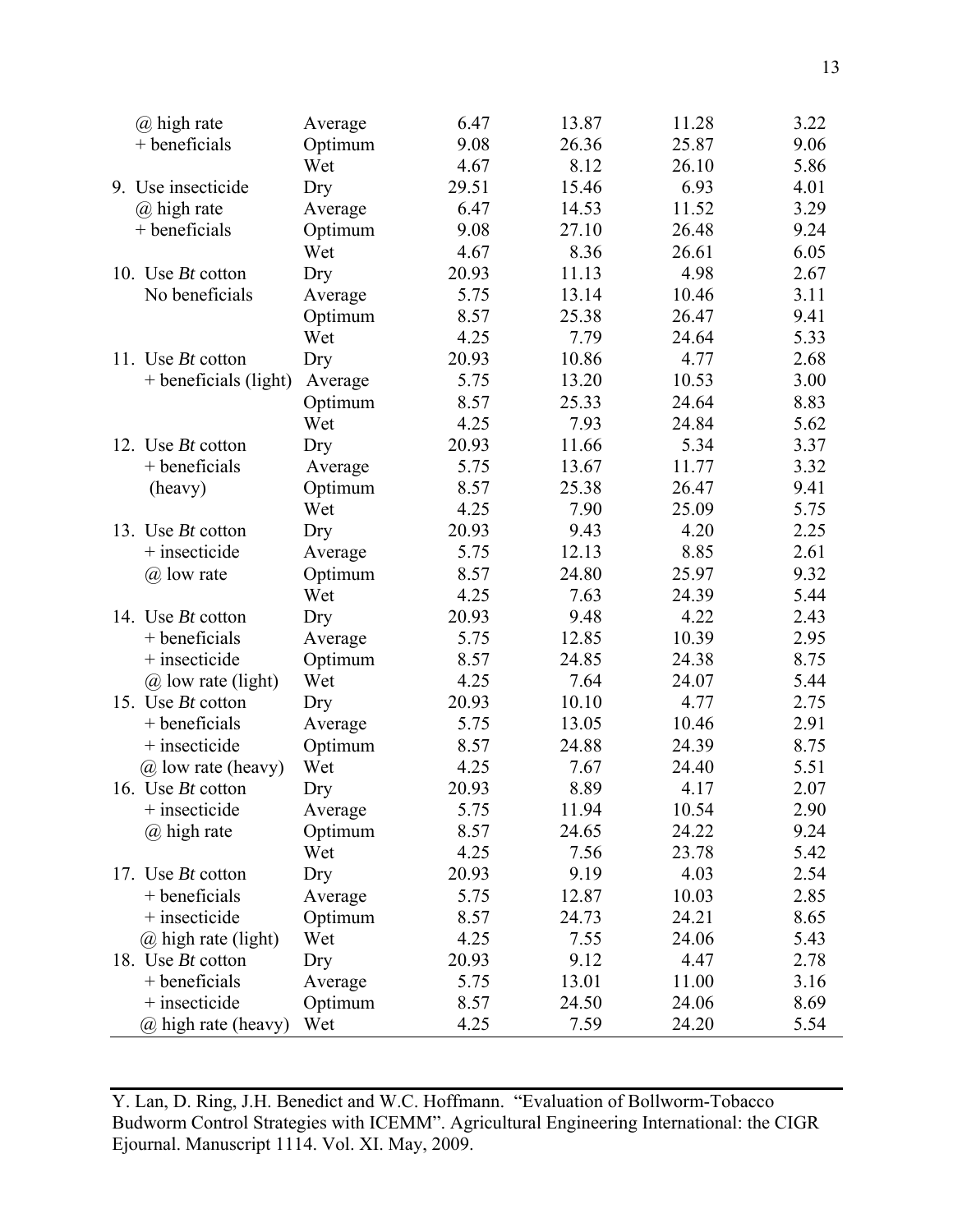Using the probabilities of occurrence of various states of nature to modify the net returns as expected net returns, helped to identify the best strategies under risk. The greatest expected net returns over all heliothine densities were obtained using non-*Bt* cotton plus heavy beneficials under dry, average, optimum, and wet in-season rainfall conditions (Table 8). The greatest expected net returns over all in-season rainfall conditions were obtained using non-*Bt* cotton plus heavy beneficials under low, medium, and high heliothine densities (Table 9).

|                                                                |       | In-season rainfall conditions |         |       |  |
|----------------------------------------------------------------|-------|-------------------------------|---------|-------|--|
| Strategy                                                       | Dry   | Average                       | Optimum | Wet   |  |
| 1. Do nothing<br>No beneficials                                | 37.42 | 31.19                         | 59.75   | 24.66 |  |
| 2. Do nothing<br>+ beneficials (light)                         | 52.97 | 35.67                         | 71.59   | 43.81 |  |
| 3. Do nothing<br>+ beneficials (heavy)                         | 57.34 | 36.98                         | 73.39   | 47.13 |  |
| 4. Use insecticide<br>$(a)$ low rate<br>No beneficials         | 45.47 | 33.90                         | 70.21   | 36.11 |  |
| 5. Use insecticide<br>$(a)$ low rate<br>+ beneficials (light)  | 51.83 | 35.87                         | 70.32   | 44.35 |  |
| 6. Use insecticide<br>$(a)$ low rate<br>+ beneficials (heavy)  | 56.32 | 35.77                         | 72.96   | 45.83 |  |
| 7. Use insecticide<br>@ high rate<br>No beneficials            | 46.25 | 33.83                         | 69.70   | 36.94 |  |
| 8. Use insecticide<br>$(a)$ high rate<br>+ beneficials (light) | 51.63 | 34.84                         | 70.37   | 44.75 |  |
| 9. Use insecticide<br>$(a)$ high rate<br>+ beneficials (heavy) | 55.91 | 35.81                         | 71.90   | 45.69 |  |

Table 8. Expected net returns using different management strategies under in-season rainfall conditions over bollworm-tobacco budworm egg densities.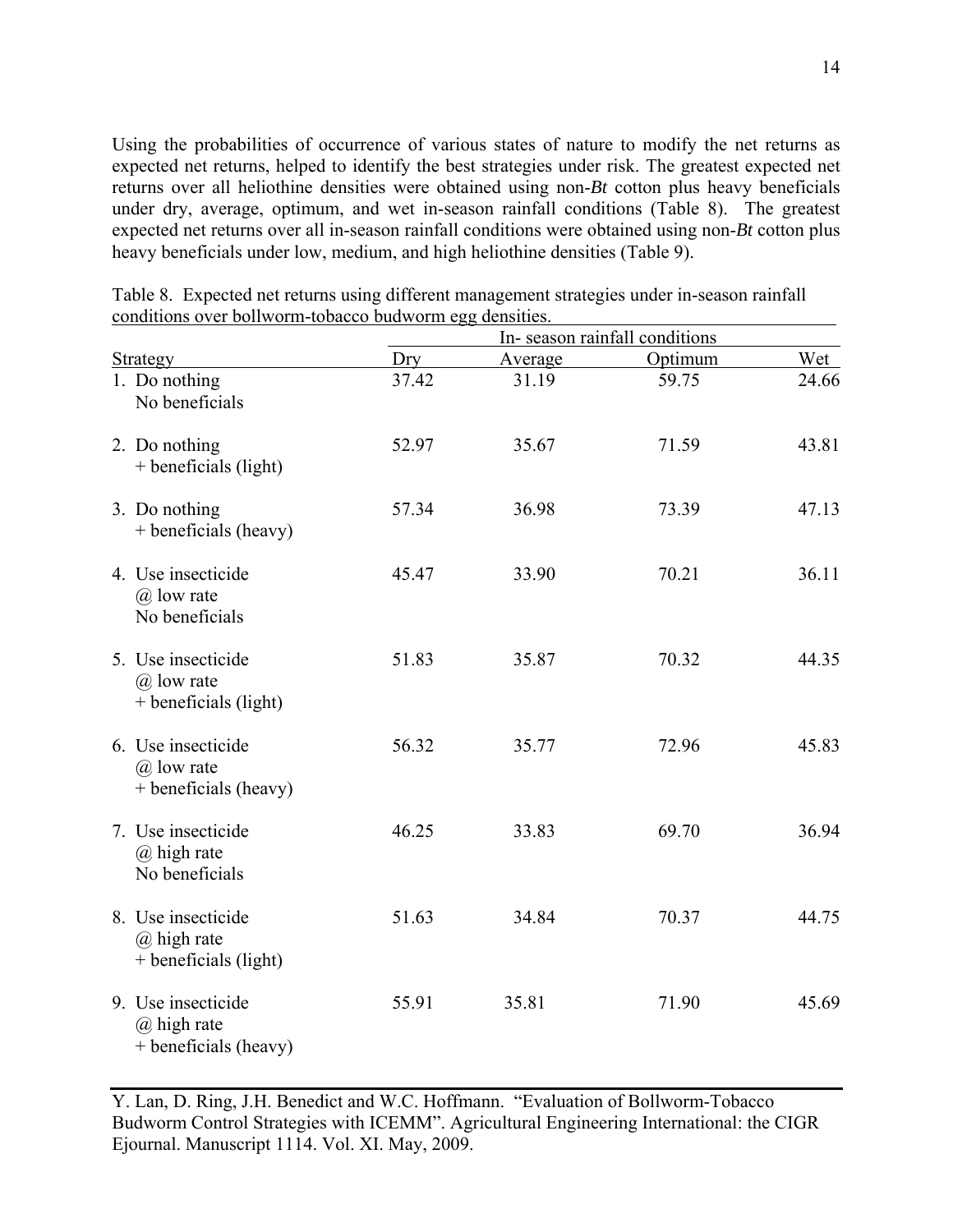| 10. Use <i>Bt</i> cotton<br>No beneficials                                          | 39.71 | 32.46 | 69.83 | 42.01 |
|-------------------------------------------------------------------------------------|-------|-------|-------|-------|
| 11. Use <i>Bt</i> cotton<br>+ beneficials (light)                                   | 39.24 | 32.48 | 67.37 | 42.64 |
| 12. Use <i>Bt</i> cotton<br>+ beneficials (heavy)                                   | 41.30 | 34.51 | 69.83 | 42.99 |
| 13. Use <i>Bt</i> cotton<br>+ insecticide<br>$(a)$ low rate                         | 36.81 | 29.34 | 68.66 | 41.71 |
| 14. Use Bt cotton<br>+ beneficials (light)<br>+ insecticide<br>@ low rate           | 37.06 | 31.94 | 66.55 | 41.40 |
| 15. Use <i>B.t</i> cotton<br>+ beneficials (heavy)<br>+ insecticide<br>@ low rate   | 38.55 | 32.17 | 66.59 | 41.83 |
| 16. Use <i>Bt</i> cotton<br>+ insecticide<br>$(a)$ high rate                        | 36.06 | 31.13 | 66.68 | 41.01 |
| 17. Use <i>Bt</i> cotton<br>+ beneficials (light)<br>$+$ insecticide<br>@ high rate | 36.69 | 31.50 | 66.16 | 41.29 |
| 18. Use <i>Bt</i> cotton<br>+ beneficials (heavy)<br>+ insecticide<br>@ high rate   | 20.62 | 32.92 | 65.82 | 41.58 |

Expected net returns equal net returns multiplied by the joint probabilities of in-season rainfall conditions and expected bollworm-tobacco budworm egg densities.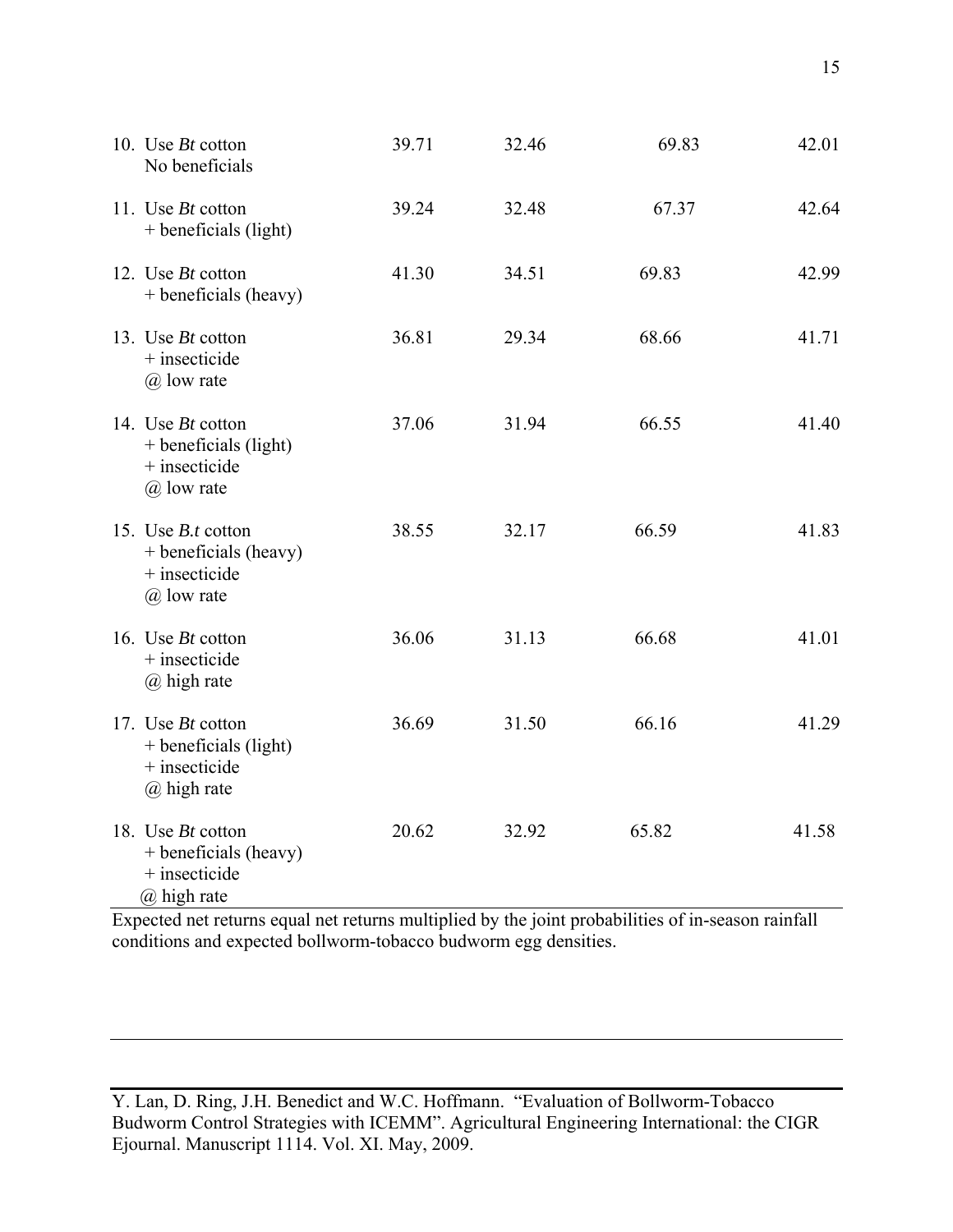|                                                               | Bollworm-tobacco budworm egg density |       |        |         |
|---------------------------------------------------------------|--------------------------------------|-------|--------|---------|
| Strategy                                                      | None                                 | Low   | Medium | High    |
| 1. Do nothing<br>No beneficials                               | 49.75                                | 60.41 | 44.34  | $-1.46$ |
| 2. Do nothing<br>+ beneficials (light)                        | 49.75                                | 64.32 | 69.73  | 20.26   |
| 3. Do nothing<br>+ beneficials (heavy)                        | 49.75                                | 67.76 | 72.96  | 24.39   |
| 4. Use insecticide<br>$(a)$ low rate<br>No beneficials        | 49.75                                | 62.99 | 60.90  | 12.07   |
| 5. Use insecticide<br>$(a)$ low rate<br>+ beneficials (light) | 49.75                                | 62.45 | 69.03  | 20.66   |
| 6. Use insecticide<br>$(a)$ low rate<br>+ beneficials (heavy) | 49.75                                | 65.76 | 72.20  | 23.19   |
| 7. Use insecticide<br>@ high rate<br>No beneficials           | 49.75                                | 61.64 | 60.74  | 14.61   |
| 8. Use insecticide<br>@ high rate<br>+ beneficials (light)    | 49.95                                | 61.52 | 69.00  | 21.34   |
| 9. Use insecticide<br>@ high rate<br>+ beneficials (heavy)    | 49.95                                | 65.45 | 71.54  | 22.59   |
| 10. Use <i>Bt</i> cotton<br>No beneficials                    | 39.50                                | 57.50 | 66.55  | 20.52   |
| 11. Use <i>Bt</i> cotton<br>+ beneficials (light)             | 39.50                                | 57.32 | 64.78  | 20.13   |
| 12. Use <i>Bt</i> cotton                                      | 39.50                                | 58.61 | 68.67  | 21.85   |

Table 9. Expected net returns using different management strategies under bollworm-tobacco budworm egg densities over in-season rainfall conditions.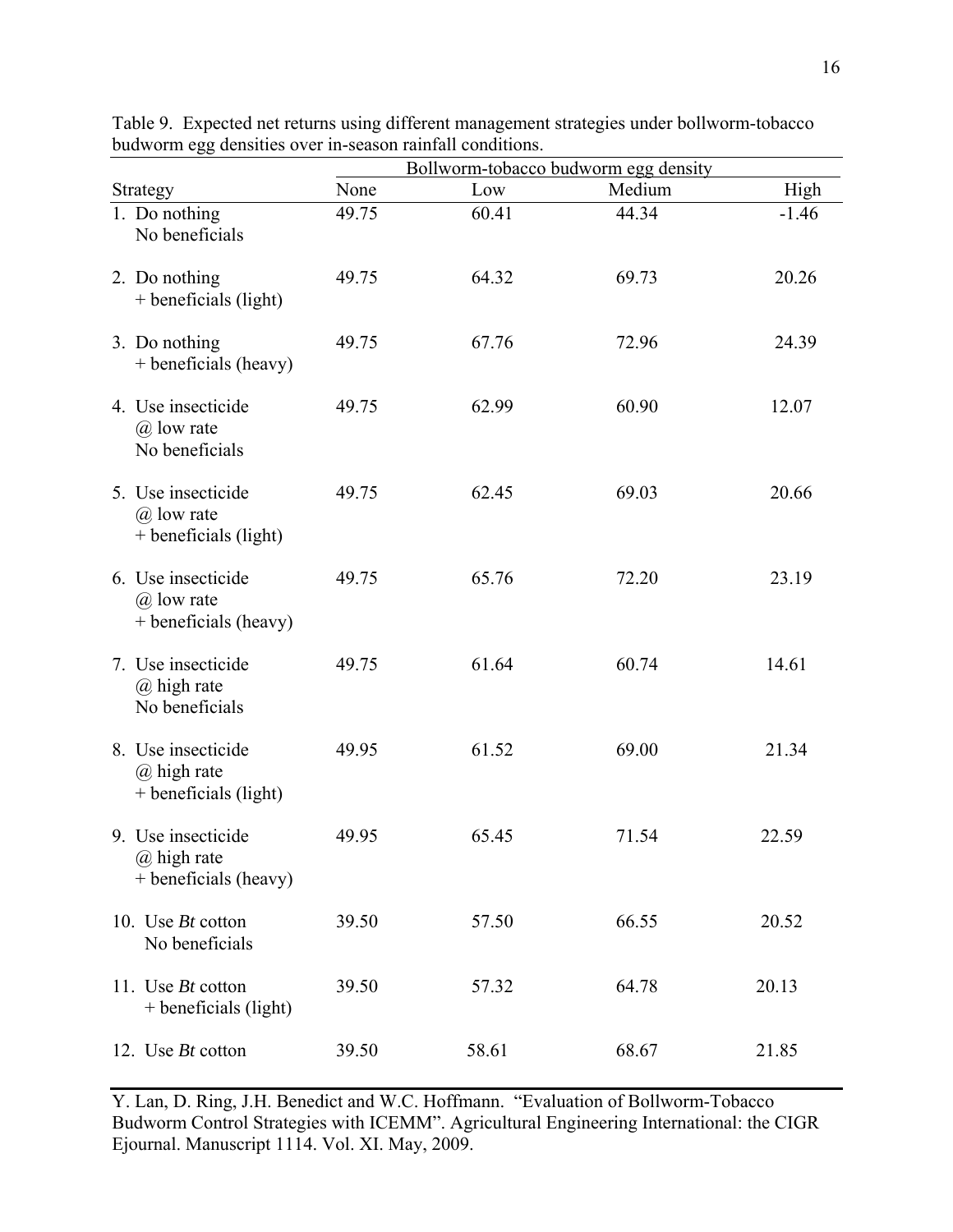+ beneficials (heavy)

| 13. Use <i>Bt</i> cotton<br>+ insecticide<br>@ low rate                               | 39.50 | 53.99 | 63.41 | 19.62 |
|---------------------------------------------------------------------------------------|-------|-------|-------|-------|
| 14. Use <i>Bt</i> cotton<br>+ beneficials (light)<br>$+$ insecticide<br>@ low rate    | 39.50 | 54.82 | 63.06 | 19.57 |
| 15. Use <i>Bt</i> cotton<br>+ beneficials (heavy)<br>$+$ insecticide<br>@ low rate    | 39.50 | 55.70 | 64.02 | 19.92 |
| 16. Use <i>Bt</i> cotton<br>$+$ insecticide<br>@ high rate                            | 39.50 | 53.04 | 62.71 | 19.63 |
| 17. Use <i>Bt</i> cotton<br>+ beneficials (light)<br>+ insecticide<br>@ high rate     | 39.50 | 54.34 | 62.33 | 19.47 |
| 18. Use <i>Bt</i> cotton<br>+ beneficials (heavy)<br>+ insecticide<br>$(a)$ high rate | 39.50 | 54.22 | 63.73 | 20.17 |

Expected net returns equal net returns multiplied by the joint probabilities of in-season rainfall conditions and expected bollworm-tobacco budworm egg densities.

The average expected net returns over all in-season rainfall conditions and heliothine densities for each strategy was: \$153.02/acre (do nothing to control insects pests); \$204.04/acre (do nothing expect using beneficials (light) to control insect pests); \$214.84/acre [do nothing except using beneficials (heavy) to control insect pests]; \$185.69/acre (use insecticide at a low rate); \$202.37/acre (use insecticide at a high rate with a light density of beneficials); \$210.88/acre (use insecticide at a low rate with a heavy density of beneficials); \$186.72/acre (use insecticide at a high rate); \$201.59/acre (use insecticide at a high rate with a light density of beneficials); \$209.31/acre (use insecticide at a high rate with a heavy density of beneficials); \$184.01/acre (use transgenic *Bt* cotton to control insect pests); \$181.73/acre (use transgenic *Bt* cotton with a light density of beneficials to control insect pests); \$188.63/acre (use transgenic *Bt* cotton with a heavy density of beneficials to control insect pests); \$176.52/acre (use transgenic *Bt* cotton and insecticide at a low rate);\$176.75/acre (use transgenic *Bt* cotton, with light dendity of beneficials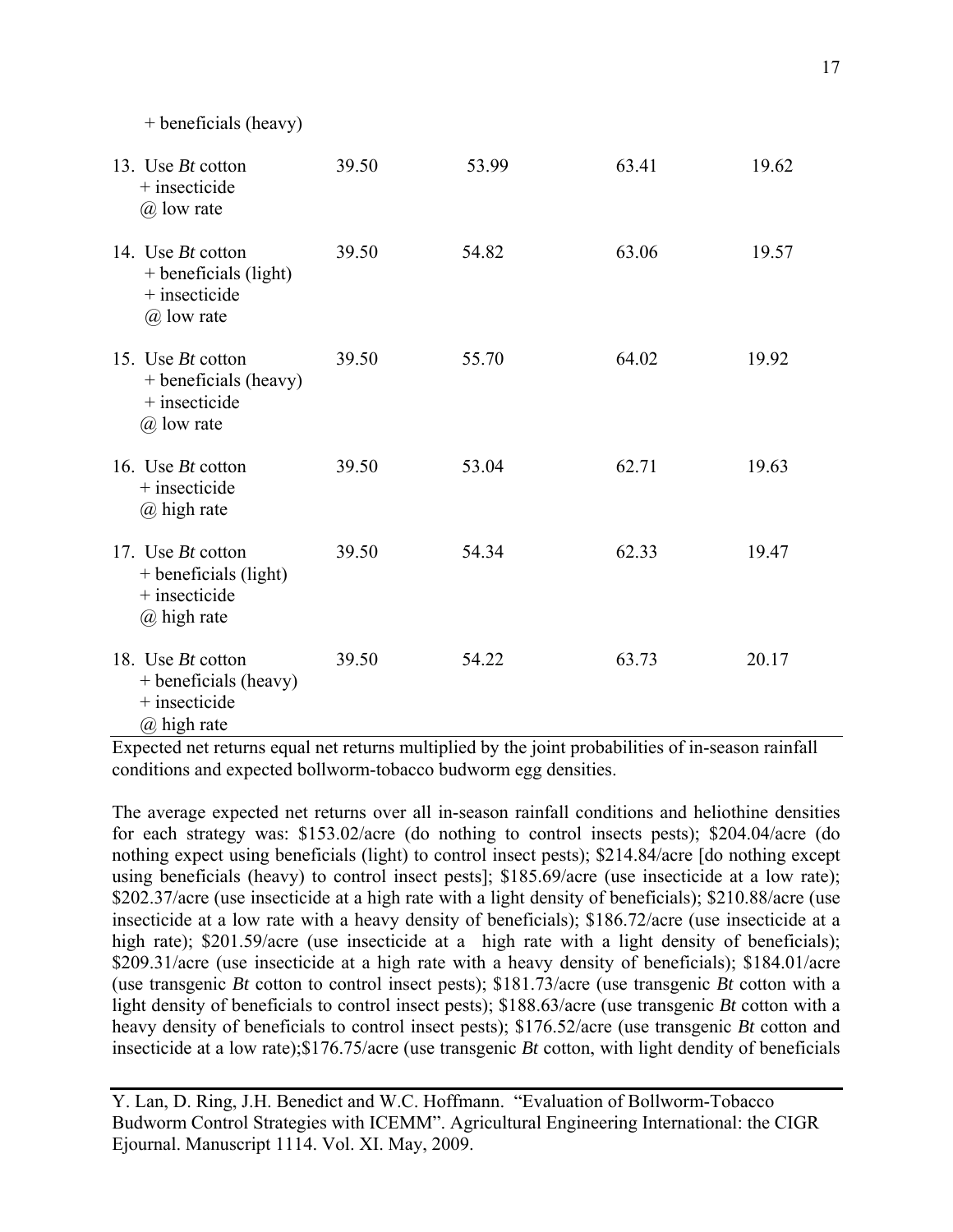, and insecticide at a low rate); \$179.14/acre (use transgenic *Bt* cotton, with a heavy density of beneficials, and insecticide at a low rate); \$174.88/acre (use transgenic *Bt* cotton and insecticide at a high rate); \$175.64/acre (use transgenic *Bt* cotton, with a light density of beneficials, and insecticide at a high rate); and \$160.94/acre (use transgenic *Bt* cotton, with a heavy density of beneficial, and insecticide at a high rate). The management strategies that did not result in the greatest expected net returns when heliothines were present all used *Bt* cotton. However, should the price of *Bt* planting seed decrease this strategy would become more economically attractive.

## **4. SUMMARY AND CONCLUSIONS**

The data requirements for an economic analysis of heliothine control strategies using the integrated crop ecosystem management model (ICEMM) were the yield projections from the cotton growth model for each alternate action being considered under different states of nature, quantities of the inputs used, product and input prices, application cost, insecticide treatment costs, seed costs, and costs related to harvest, such as picking, ginning, and the expert's subjective probabilities with respect to future densities of heliothine densities.

In conclusion, these analyses show under all states of nature (i.e., weather) and density of the insect pests (i.e., heliothine) that no single strategy of insect control provides highest net returns. However, the use of non-*Bt* cotton with the heavy beneficial's and no insecticide applications provided the best strategy and net return under all risk and states of nature, thus making it the optimum strategy for managing these insect pests.

## **5. ACKNOWLEDGEMENT**

Many biological scientists, for example, Drs. B. Eddleman, J. Landivar, W. Sterling, programmers, and system engineers supplied their ideas, energies, and models to make ICEMM available. We give them our gratitude and appreciation.

## **6. REFERENCES**

Baker, D.N., J.R. Lambert, and J.M. McKinion. 1983. GOSSYM: A simulator of cotton crop growth and yield. South Carolina Agric. Exp. Station. Bull. 1089.

Benedict, J.H., J.A. Landivar, B.R. Eddleman, D.R. Ring, A.W. Hartstack, and W.L. Sterling. 1991. ICEMM, An integrated crop ecosystem management model: Insect pest component. *In*  Proc. 1991 Beltwide Cotton Conferences. National Cotton Council of America. Memphis, TN.

COTMAN. 2006. http://www.uark.edu/depts/cotman/.